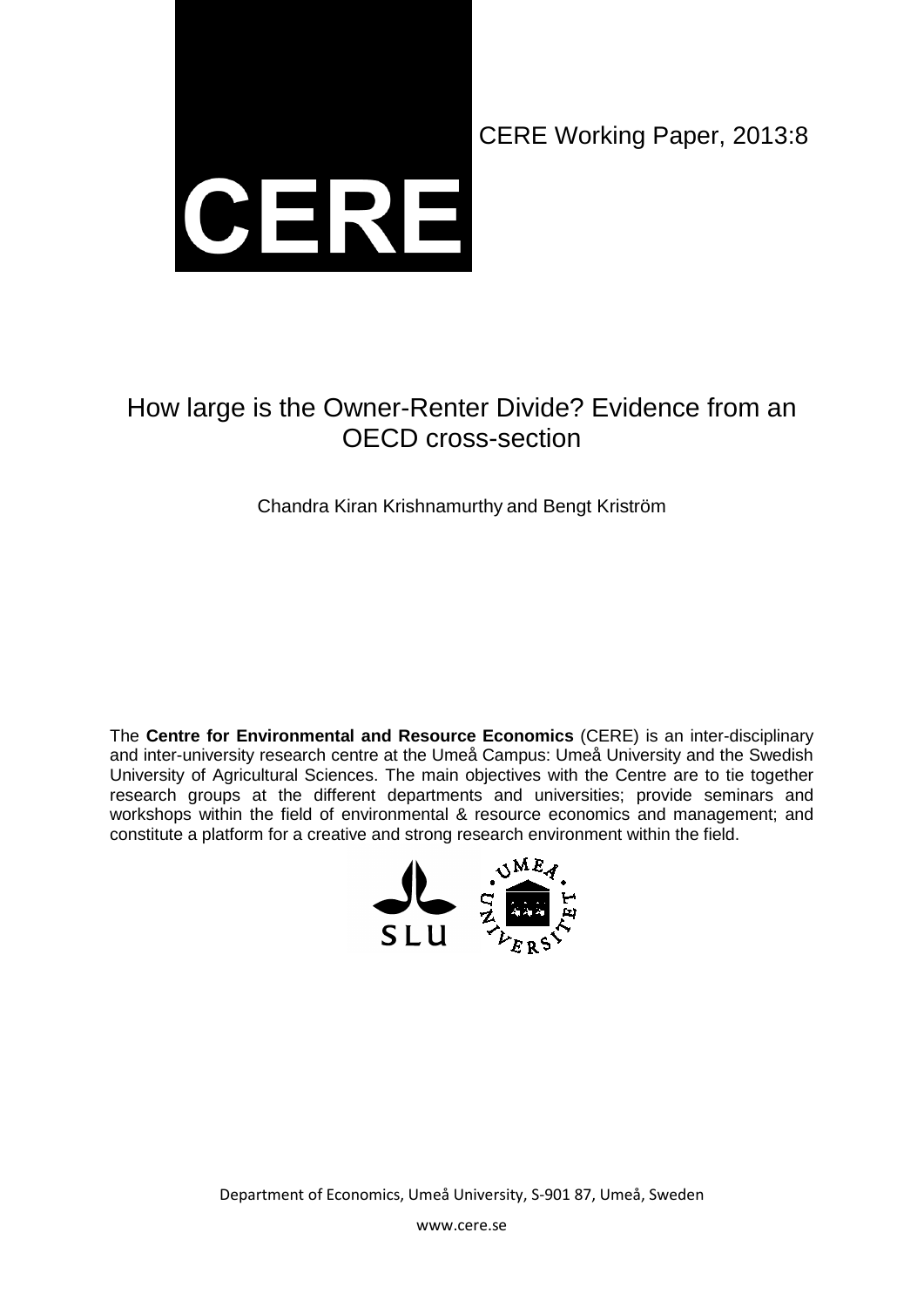# <span id="page-1-0"></span>How large is the Owner-Renter Divide? Evidence from an OECD cross-section<sup>∗</sup>

Chandra Kiran Krishnamurthy<sup>†</sup> and Bengt Kriström<sup>‡</sup>

#### Abstract

When the agent making an investment decision is different from the one bearing the costs of the usage decision, the outcome (energy usage, in this case) is socially sub-optimal, a scenario known in the energy efficient technology case as "split incentive" effect. Using a sample of individual households from 11 OECD countries, this paper investigates the magnitude of the "split incentives" effect between home occupants who are owners and those who are renters. A wide variety of energy-related 'technologies' are considered: appliances, insulation, heat thermostat, solar panels, ground source heat pumps and wind turbines. The raw data provide a clear indication of difference in patterns of access to these technologies consistent with the "split incentives" hypothesis. Regression results suggest that, even after controlling for the sizeable differences in observed characteristics, owners are substantially more likely to have access to top-rated energy efficient appliances and to better insulation as well as to heat thermostats. For relatively immobile investments such as wind turbines and ground source heat pumps, we find a very small effect, possibly due to the differing institutional characteristics (such as availability of grants and regulations) which influence their adoption.

JEL Codes: *Q*4,*Q*5

Keywords: *Principal-Agent Problem; Split Incentives; Energy Efficiency*

<sup>∗</sup>The data used in this work come from an OECD survey on Environmental Policy and Individual Behaviour Change

(EPIC) periodically conducted by the Environment Directorate. The views expressed do not necessarily reflect those of

the Organisation for Economic Cooperation and Development (OECD) or its member countries. †Corresponding Author: Center for Environmental and Resource Economics and Umeå School of Business and Eco-

nomics, Umeå University, Umeå Sweden 90187. E-mail: [chandra.kiran@econ.umu.se](mailto:chandra.kiran@econ.umu.se) ‡Center for Environmental and Resource Economics and Department of Forest Economics, SLU, Umeå.

Email: [Bengt.Kristrom@sekon.slu.se](mailto:Bengt.Kristrom@sekon.slu.se)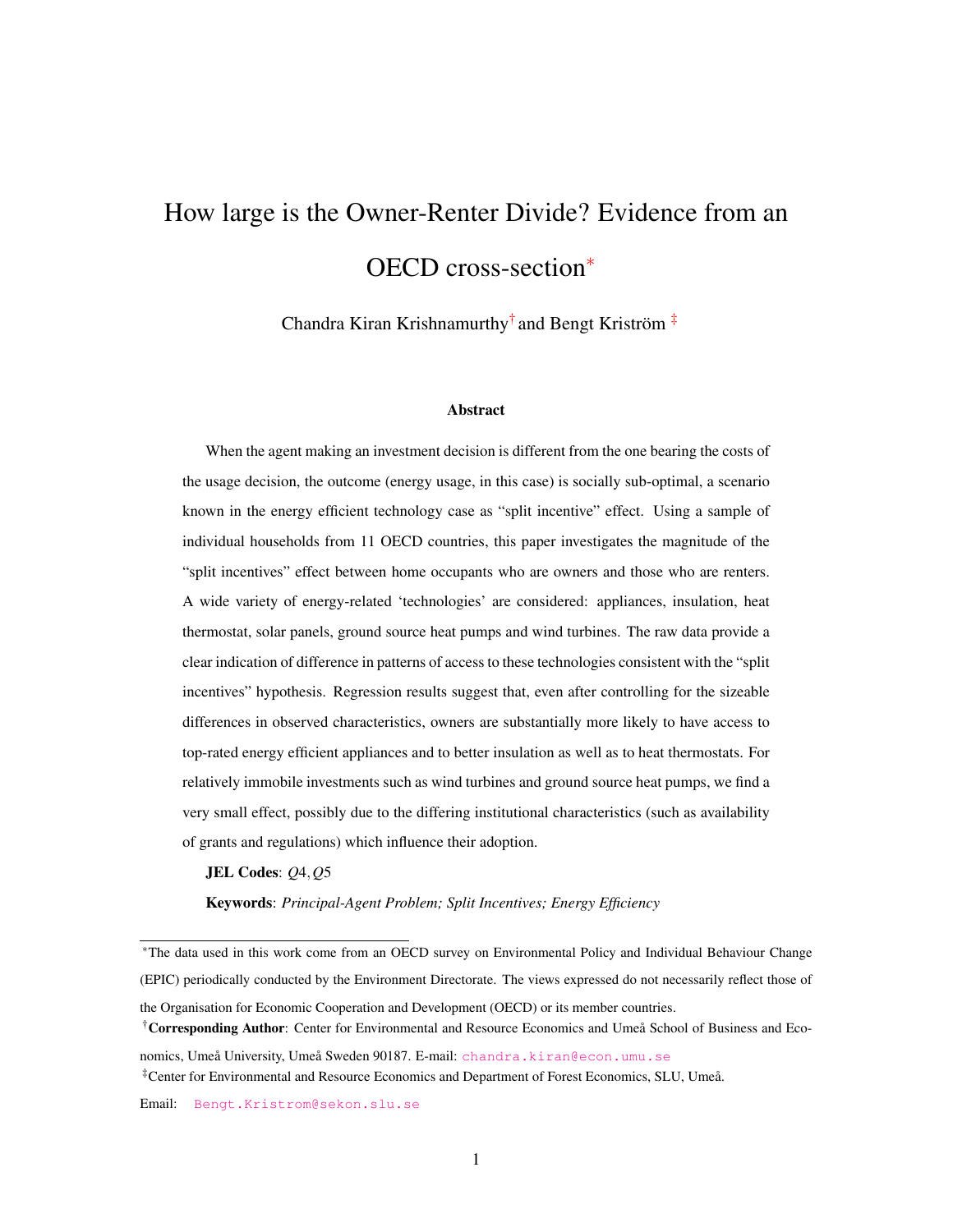## <span id="page-2-0"></span>1 Introduction

This paper addresses the question of whether differing incentives between home owners and tenants lead to sub-optimal investment decisions on the part of the owners. Beginning with the premise that more energy efficient investments are expensive, we address whether problems related to imperfect information regarding home energy consumption characteristics (such as efficiency of insulation or of appliances already installed) on the part of the renter lead to under-investment in energy efficiency on the part of the home owner (who foresees–or has experienced–the lack of a premium for such characteristics)<sup>[1](#page-1-0)</sup>. This issue, labelled the "split incentive" in this context, has long been viewed as being of some importance, and is viewed as part-explanation of the wider phenomenon of underinvestment in energy efficiency, the so-called "energy efficiency gap" (see [Allcott & Greenstone](#page-24-0) [\(2012\)](#page-24-0) and references therein).

However, while many studies assume that certain situations invariably lead to agency problems and proceed to assess the magnitude of such problems (e.g. [International Energy Agency](#page-25-0) [\(2007\)](#page-25-0)), there have been few empirical studies rigorously quantifying the magnitude of such effects (recent studies include [Davis](#page-24-1) [\(2011\)](#page-25-1); [Gillingham et al.](#page-24-2) [\(2012\)](#page-24-2); [Maruejols & Young](#page-25-1) (2011)). The current study adds to the growing weight of evidence indicating a small (yet non-negligible) magnitude of these effects. This study follows the recent ones (cited above) in using the approach (in the terminol-ogy of [Allcott & Greenstone](#page-24-0)  $(2012)$ , pp 19) of testing if observed market equilibria are consistent with imperfect information. In other words, the approach used is to test if the observed market equilibrium, that owners under-invest in energy efficiency in tenant-occupied homes, support the hypothesis of a principal-agent problem when conditioned on relevant observable differences between tenants and home owners. It differs from the studies cited above in using a representative sample from a large number, 11, of OECD countries, as well as a survey data set richer in other dimensions (see section [2\)](#page-5-0). This wide geographic coverage should help address, to an extent, concerns of external validity of studies based on narrow geographies, noted in [Allcott & Greenstone](#page-24-0) [\(2012\)](#page-24-0).

The landlord-tenant divide in energy efficiency is a long-standing issue in the energy economics

 $1$ It is not possible to disentangle the above explanation for underinvestment from an alternative, which is that legal and other restrictions (mostly rent control) impede the owner from being able to charge a suitable mark-up for energy efficiency, leading to under-investment.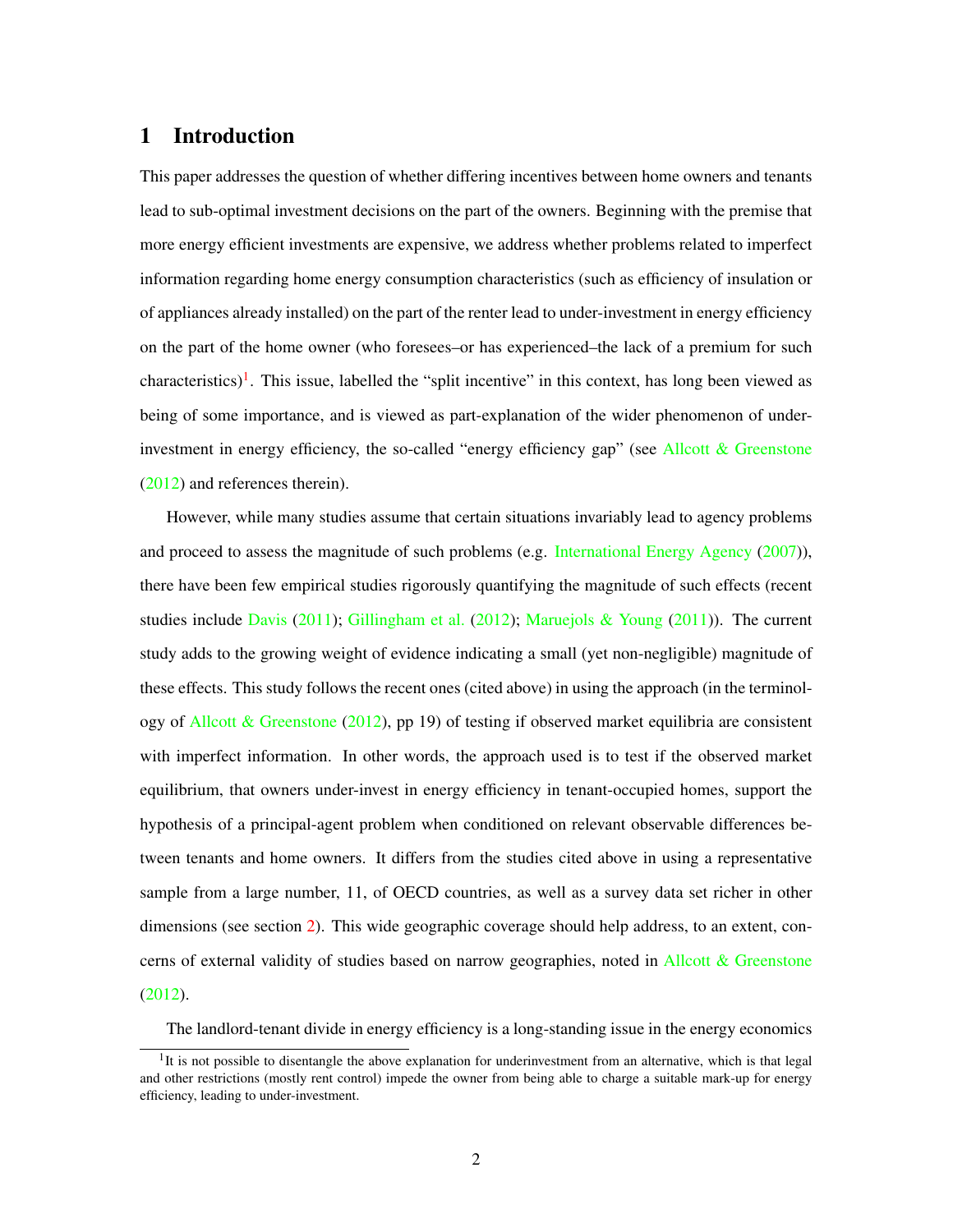literature (see for instance [Davis](#page-24-1) [\(2011\)](#page-24-1); [Gillingham et al.](#page-24-2) [\(2012\)](#page-24-2); [Allcott & Greenstone](#page-24-0) [\(2012\)](#page-24-0); [Jaffe & Stavins](#page-25-2)  $(1994)$ ). There are essentially two variants of this issue (or two principal-agent problems), depending upon which agent makes the decision and which bears the marginal cost of usage. In the first variant, when the tenant pays the utility bills (i.e. bears the marginal costs of usage), landlords have little incentive to invest in (more costly) energy efficient devices/appliances (the technology-choice or investment-related variant). In the second, when landlords bear the marginal costs then tenants have little incentive to optimize energy use and therefore, use more energy than they would have otherwise, irrespective of both energy efficiency and of which agent makes the investment (see [Gillingham et al.](#page-24-2) [\(2012\)](#page-24-2); [International Energy Agency](#page-25-0) [\(2007\)](#page-25-0) for a taxonomy of these issues).

In this study we focus on the investment-choice-related principal-agent problem, wherein the owner ("agent") makes a appliance (e.g. Fridge) or technology (e.g. thermostat/wall insulation) choice for the tenant ("principal") who bears the cost of usage (energy costs). The agents' decision leaves the principal with potentially higher electricity costs. Empirically, this can be observed in the data in the form of fewer energy efficient devices/technologies to which the tenant has access, relative to the owner. Put another way, controlling for differences in observable characteristics and potentially, preferences (and ignoring unobserved heterogeneity), differential access to energy efficient technologies between tenants and owners, in a situation where owners provide most of the appliances/technology, is a reflection of the investment-related principal-agent problem (labelled the "split incentives" issue in this context).

The issue of "split incentives" in residential energy consumption, as indicated above, has typically been considered part of a larger context of market failures which lead to less than (socially) optimal adoption of energy efficient technologies (see for instance the surveys in [Gillingham et al.](#page-24-3) [\(2006,](#page-24-3) [2009\)](#page-25-3) and references therein). A typically advocated solution (with its own drawbacks, see [Allcott & Greenstone](#page-24-0) [\(2012\)](#page-24-0)) is the second-best one of energy efficiency standards, now adopted in most developed economies.

Prior studies can be categorized into essentially two types. The first type of studies assumed that certain types of situations invariably lead to "split incentives" issues and turn to quantifying their impact (upon energy usage or carbon emissions, typically). Examples include the analyses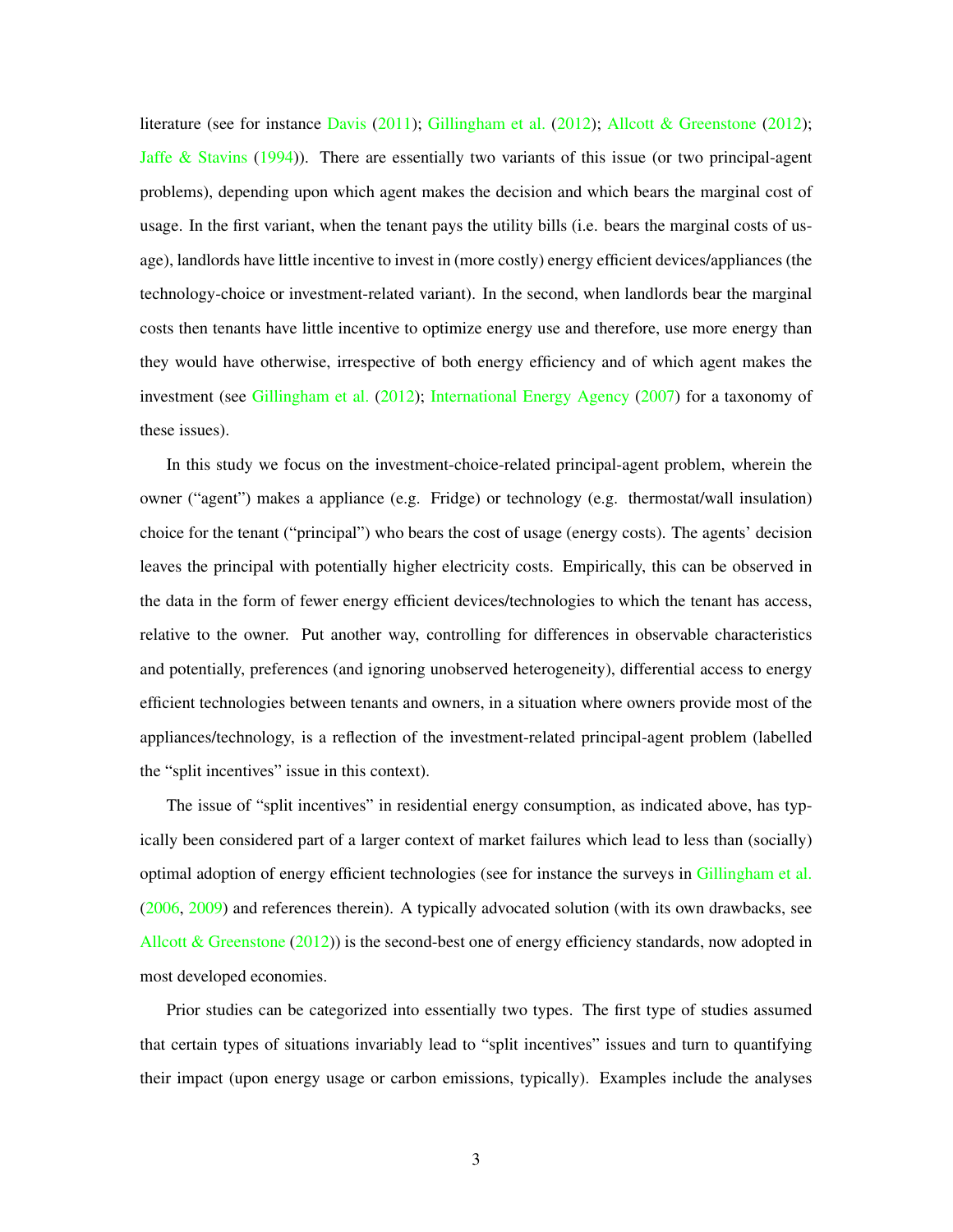in [Murtishaw & Sathaye](#page-25-4) [\(2006\)](#page-25-4), which quantifies the impact–in terms of energy savings–of both investment and usage inefficiencies, presuming that all scenarios with potential for inefficiency actually are affected from it; and in [International Energy Agency](#page-25-0) [\(2007\)](#page-25-0), wherein empirical studies for the US and the Netherlands make assumptions similar to those in [Murtishaw & Sathaye](#page-25-4) [\(2006\)](#page-25-4).

The second type of studies attempt to quantify the magnitude of the "split incentive" effects, and typically provides an idea of the counterfactual scenario, with the inefficiency removed. An early study in this strand is that in Levinson  $\&$  Niemann [\(2004\)](#page-25-5), which attempts to quantify the impact of the usage inefficiency for the US, using the Department of Energy's RECS (Residential Energy Consumption Survey). This study reports modest usage-related "split incentive" effects, and therefore, low impact on total energy consumption of this effect. [Gillingham et al.](#page-24-2)  $(2012)$  is a study which quantifies, using a representative sample from the RASS (Residential Appliance Saturation Survey) from California, both types of inefficiencies. This study finds only modest evidence for higher heating settings when users (tenants) do not pay for heating, and a substantial effect on investment, of upto 20% reduction in probability of being insulated. Another important study is that in  $David_2(2011)$  $David_2(2011)$ , which attempts to quantify the investment-related "split incentive" magnitude for appliances. This study reports moderate effects for different appliances, of at most 10% reduction in probability of a tenant having access to an energy efficient ("energy-star rated") appliance. Fi-nally, in [Maruejols & Young](#page-25-1)  $(2011)$ , which investigates both types of "split incentives" effects for apartments ("multi-unit dwellings") in Canada, only moderate usage effects and a small investment effect is reported.

It is important to note that the practical implications from these studies, in terms of either  $CO<sub>2</sub>$ emissions or energy savings, are always relatively small, either since the effects are quite small [\(Gillingham et al.](#page-24-2) [\(2012\)](#page-24-2)) or since the appliances investigated are a small part of the total energy consumption  $(Davis (2011))$  $(Davis (2011))$  $(Davis (2011))$  $(Davis (2011))$ .

The current study is similar to those in [Davis](#page-24-1) [\(2011\)](#page-24-1), [Gillingham et al.](#page-24-2) [\(2012\)](#page-24-2) and Maruejols  $\&$ [Young](#page-25-1) [\(2011\)](#page-25-1), in that the framework used for analysis (using observed market equilibria to rationalize and quantify the effect of interest) and interpretation are both very similar to that used there. However, the analysis here moves beyond these in two important dimensions: first, geographic coverage is much broader and second, it addresses virtually all energy consuming technologies, both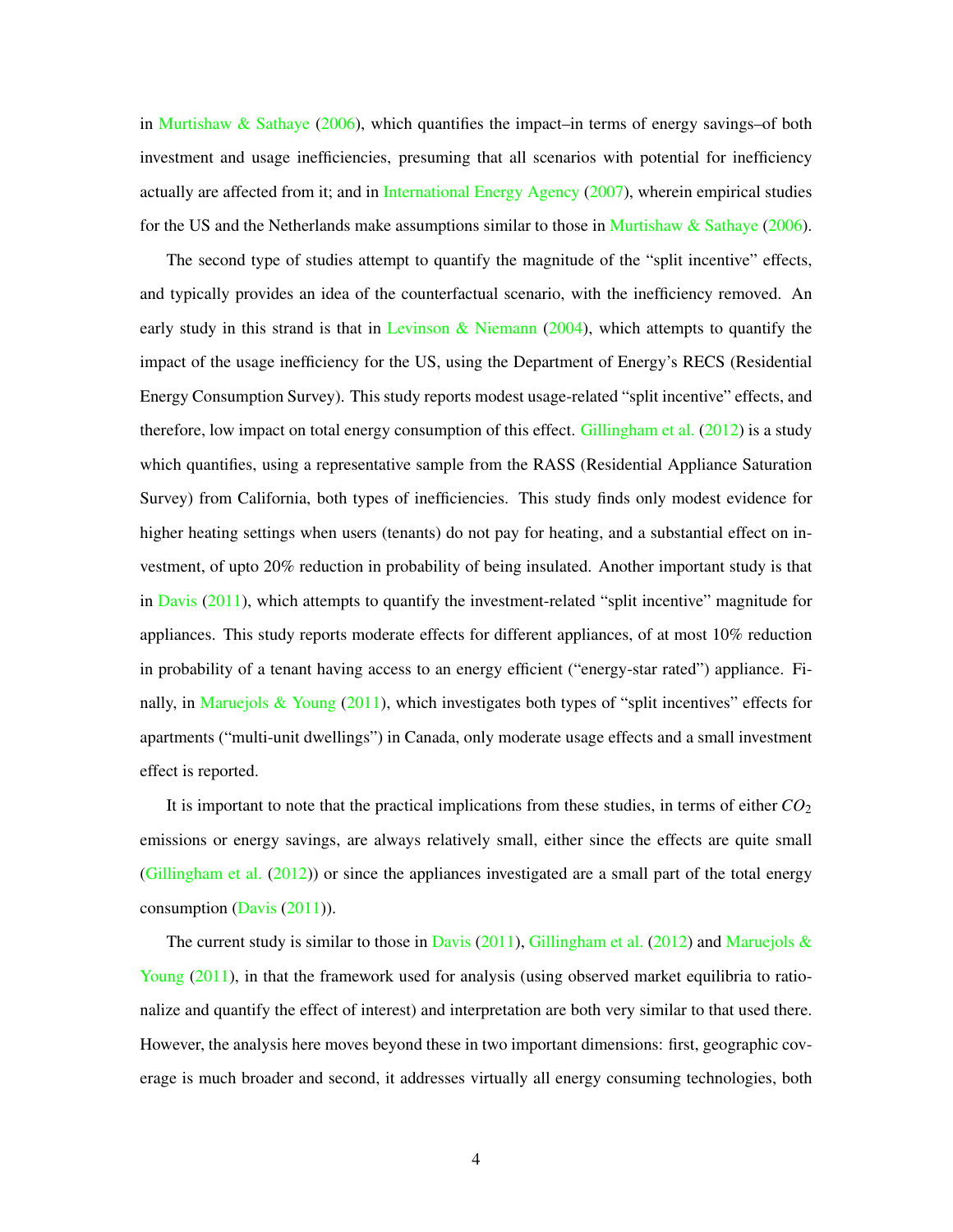appliances and heating/cooling. Finally, the somewhat unique nature of the survey allows a disentangling of the issue of a tenant "having access to" a certain energy efficient technology: we can identify if the energy efficient technology in question, in tenant-occupied homes, exists as a result of the owners' investment or the tenant's.

The main drawback of the study is the lack of significant sample sizes for energy consumption (as well as missing price data) and the difficulty of dealing with unobserved heterogeneity (an issue whose importance is highlighted in [Gillingham et al.](#page-24-2) [\(2012\)](#page-24-0); [Allcott & Greenstone](#page-24-0) (2012), among others), given that only a single cross-section is available for use. Further, we are unable to identify which appliances are "top-rated" for energy efficiency and can only provide an overall figure for the presence of at least one top-rated energy efficient appliance.

We find strong evidence for the existence of "split incentives", quantified here in terms of "ownership effects" on the probability of having access to the relevant energy efficiency technology. For appliances (excluding ACs, which are typically not provided by owners), this effect is very large, about 45%, which is at least four times as large as the largest effect in  $\square$  avis [\(2011\)](#page-24-1), for energy efficient bulbs it is an even larger 50%, although the practical implications of this are rather uncertain, given its extremely portable nature. For technologies such as ground source heat pumps, wind turbines and solar panels, we find either no effect at all or only minimal effects (solar panels, at 2.5%), which is consistent with the empirical observation that these tend to be very location specific and are likely drive by both increasing returns (at the level of the country) and local regulations/incentive structures (heat pumps and solar panels).

For heat thermostat, a relatively mobile yet moderately expensive investment, we find lower yet sizeable effects, at 10%. Finally, for different types of insulation (roof/walls, windows), we find sizeable effects, of 9.5 and 12%, which are well within the ranges for insulation of different types reported in [Gillingham et al.](#page-24-2) [\(2012\)](#page-24-2).

<span id="page-5-0"></span>The rest of the paper is structured as follows: section [2](#page-5-0) provides an outline and basic summaries of the survey data used for the analysis, section [3,](#page-11-0) the heart of the paper, lays out the empirical framework, discusses the main results and robustness to a variety of plausible alternative explanations of the observed effects and section [4](#page-22-0) concludes.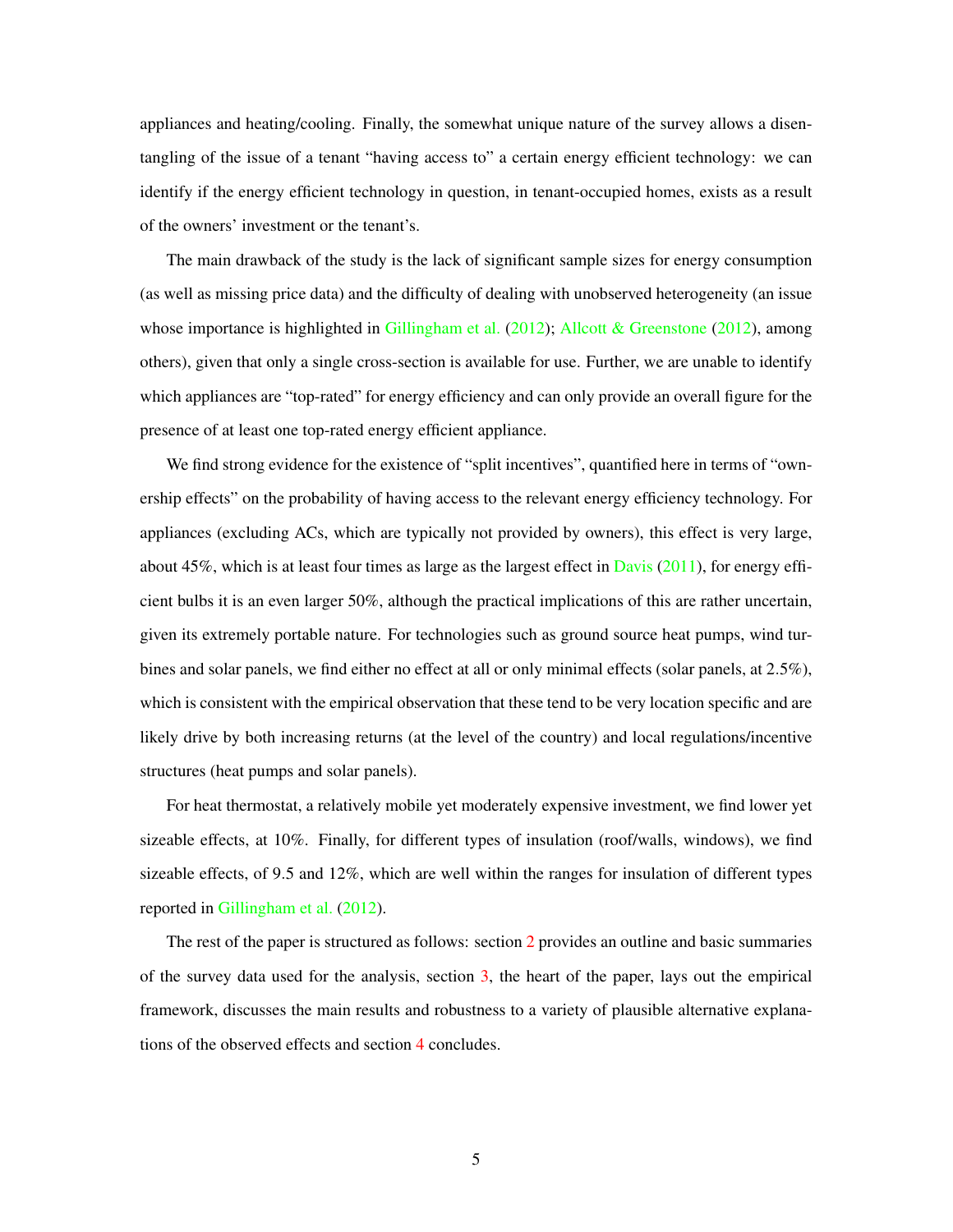## 2 Survey Details and Summaries

#### <span id="page-6-0"></span>2.1 Survey and Data

Data for the analysis were drawn from the OECD's project on *Greening Household Behaviour*, as part of which a periodic survey on Environmental Policy and Individual Behaviour Change (EPIC), covering a number of countries and areas, is carried out. The second survey was conducted in 2011, and included 11 countries<sup>[2](#page-1-0)</sup>: Australia, Canada, Chile, France, Israel, Korea, Japan, the Netherlands, Spain, Sweden and Switzerland. We provide a brief description of the survey, and refer to [OECD](#page-25-6) [\(2013,](#page-25-6) Annex B) for survey details and to [Kriström](#page-25-7) [\(2013\)](#page-25-7) for a brief overview of the energy efficiency attributes analyzed here.

About 1000 individuals in each country were surveyed using an internet-based questionnaire, for a total sample size of 12,200 households. The questionnaire collected information regarding household behaviours in five distinct areas (apart from household characteristics and environmental attitudes): residential energy use, waste generation and recycling, food consumption, personal transport, and water consumption. The present analysis uses data from the energy section. Sample selection followed a strategy of stratification based on income, age-group, region and gender. In order to account for sampling-related issues, ex-post probability weights were provided, which may be used to render estimation results using this sample comparable to those using random samples from country-level population distributions.

The key question– and the basis for our analysis– is the following: "did you install/invest in the following energy efficient appliances/technologies?". The possible responses are one of the following: "Yes/No, already existing, installation not feasible". The energy efficient technologies the respondents were asked about are: "top-rated" energy efficient appliance <sup>[3](#page-1-0)</sup>, energy efficient bulbs, ground source heat pumps, solar panels, roof/wall insulation (labelled "Thermal Insulation" in table [2\)](#page-10-0), heat thermostats, wind turbines and insulated windows. Unfortunately, the question does not allow us to distinguish which of these appliances (and how many, since a substantial fraction of

 $2$ The first round of the survey, conducted in 2008, did not have comparable questions allowing an assessment of the issues addressed here.

 $3$ This question was worded in the respondent's national language and the rating symbols also were country-specific. Nonetheless, all of these countries have an "energy star" label, and so, for the appliances in question at least, we can assume that the question was "Do you have an energy star rated appliance?".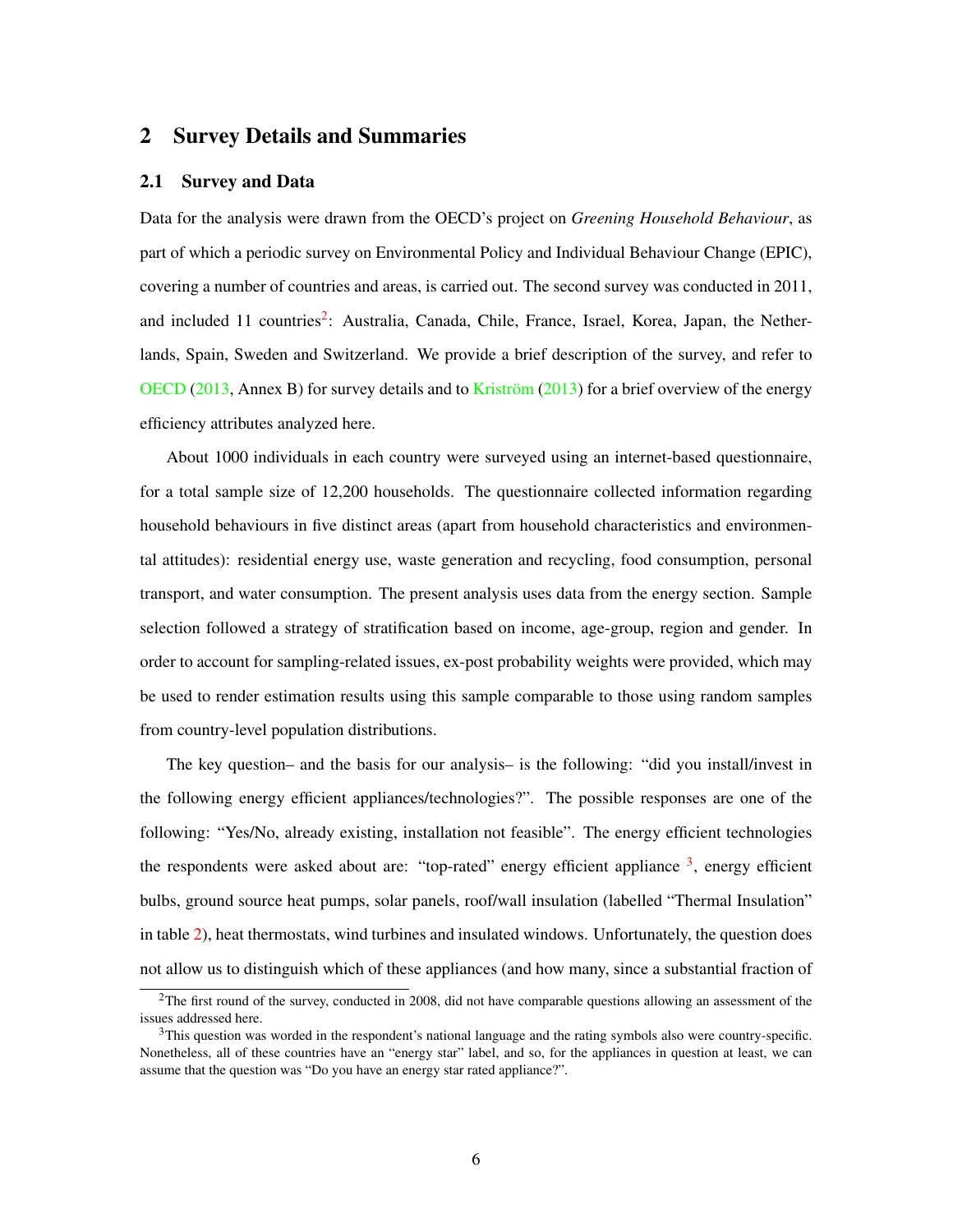the individuals report owning more than one of these appliances) were "top rated energy efficient"<sup>[4](#page-1-0)</sup>. As a result, our discussion pertaining to appliances will stand for any of these appliances (excluding ACs, since this is the major appliance which is not typically owner provided).

It is important, at this point, to note that we have finer data on hand than in the analysis in [Davis](#page-24-1)  $(2011)$  and [Gillingham et al.](#page-24-2)  $(2012)$  (as well as the studies in [International Energy Agency](#page-25-0)  $(2007)$ ), which only have the response to a question asking if the respondent "had the appliance in question in their residence". This wording does provide enough information to evaluate whether the appliance in question *already existed* when the home was bought/rented or was acquired subsequently, an especially important issue for tenants who live in a rented home. This is an important point since the split incentives issue refers to homeowners *differentially investing* in energy efficiency depending upon whether they live in the (owned) home.

Therefore, the relevant category of rented and owned homes for comparison are those homes where owners invested in energy efficiency *after* they bought the home (thus excluding those owners who inherited efficiency) and those where renters *already had access* to the relevant energy efficiency when they rented their home (thus excluding those renters who invested in energy efficiency). In prior studies, tenants who purchased the appliances/technologies they report having access to are also included  $5$ ; including these tenants is likely to lead to a lower estimate of the effect of ownership (see section [3.2](#page-14-0) for a discussion of this issue). In our case, a substantial number of tenants report investing in energy efficiency, including making potentially large fixed investments in certain cases (see table [5\)](#page-26-0).

The EPIC survey provides a large collection of self-reported variables pertaining to distinct environment-related behaviors/attributes. Of these, we choose the following two as being most relevant to our purpose: self-reported membership in an environmental organization (following [Kotchen & Moore](#page-25-8)  $(2008)$  and an index derived from self-reported measures taken to save energy (scaled to the interval  $[0,10]$ , with higher values indicating greater responsibility); a similar index composed of more general behaviours was used in [Maruejols & Young](#page-25-1)  $(2011)$  in a context similar to

<sup>&</sup>lt;sup>4</sup>The precise wording of the question was (for the appliances option): "Top rated energy efficient appliances (e.g. top-rated washing machines, refrigerators)". Since the wording is rather vague, we presume that consumers assume that the larger durable goods are being considered (excluding for instance televisions and computers).

<sup>&</sup>lt;sup>5</sup>it includes as well as a few owners who inherited the energy efficiency–when they purchased the home–and made no particular investment in it. However, it is likely that some of this investment in energy efficiency is reflected in the purchase price. In any case, this is likely a relatively minor issue in the population.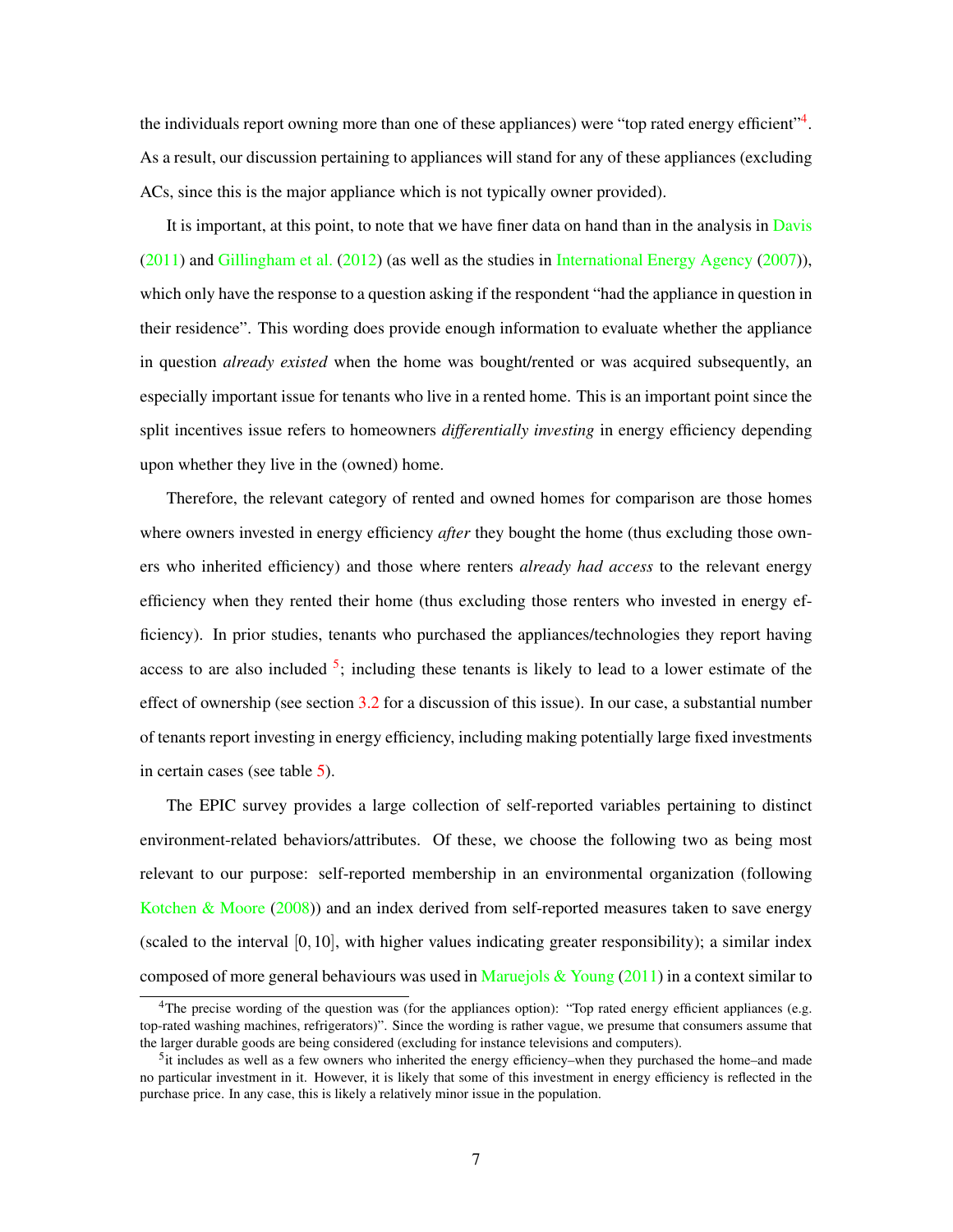ours. In addition, the survey provides self-reported data on income (in euro), electricity consumption (in euro and in Kwh, from which an average price was derived<sup>[6](#page-1-0)</sup>), home details (size of home in sqr. mtr, number of residents, apartment or other type of housing, location details etc) and socioeconomic characteristics of the respondent (age, gender and employment status), some of which are used in the regressions (see section [2.2](#page-8-0) and section [3.2](#page-14-0) for details of variables used). As regards the energy consuming technology data, individuals are also asked how many of refrigerators, freezers, clothes dryers (and televisions/computers, which we ignore) they own.

#### <span id="page-8-0"></span>2.2 Summary Statistics

Table [1](#page-9-0) presents the summary statistics for the regression sample. A few features of the data are worth noting: it is evident that owners as a group are sampled more than tenants, a typical issue with most surveys of this sort (see also the remarks in [Davis](#page-24-4) [\(2008\)](#page-24-4); [Maruejols & Young](#page-25-1) [\(2011\)](#page-25-1)) and further, that while "green tastes" (see next) are identical for both groups, incomes are substantially different. In more detail, tenants are just as likely as owners to be member of an environmental organisation (at about 8%), are just as "responsible" in their attitude towards energy saving (i.e. have very similar "energy saving behavior" scores, at about 7.5) and have very similar (almost identical) wtp for a fully green energy system. Taken together, these clearly imply that there is no distinction between them in terms of "green taste". Owners and tenants however differ in the size (in sq. mtr) of residences, and in annual electricity spending (in euro), conforming largely with differences in income (i.e. owners tend to inhabit larger houses).

Owners as a group are also more likely to report "Married or Living together", compared to renters, and are also substantially older. These help understand the slightly larger household sizes on average, at 3.16, for owner-occupied dwellings in comparison to renter-occupied ones, at 2.6. Both factors indicate that owners, as a group, tend to have a very different social profile, one not reflected in the "Employment" category, since they are also much more likely to be pensioners (not reported). In summary, therefore, a picture emerges of renters as being younger, less well off, less likely to be married and/or having children, spending less on electricity and yet, exhibiting

 $6A$  large part of the sample, about 60%, did not report data on electricity consumption–either kwh or euro. Using these data therefore result is substantial loss of sample size. Nonetheless, we report results using average price derived from the self-reported consumption data in section [3.3.](#page-19-0)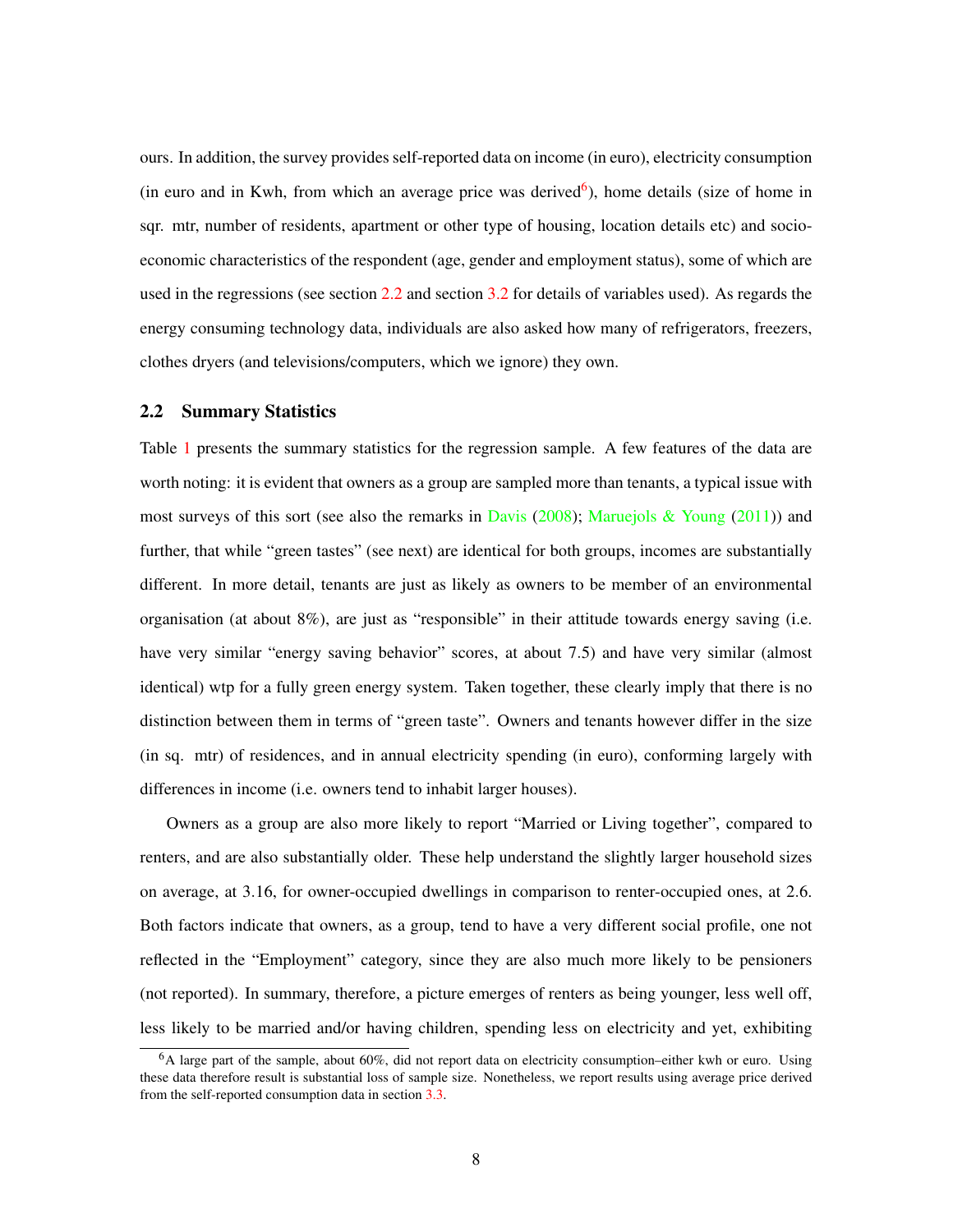<span id="page-9-0"></span>

| Variable                              | Owner    | Renter  | N(Owner)                                        | N(Renter) | N(Total) | pvalues        |  |
|---------------------------------------|----------|---------|-------------------------------------------------|-----------|----------|----------------|--|
| wtp (%age of elect. Bill)             | 11.678   | 11.688  | 6166                                            | 3501      | 9667     | 0.113          |  |
| Income (Euro)                         | 42000    | 34000   | 6503                                            | 3824      | 10000    | $\theta$       |  |
|                                       |          |         | <b>Individual and household Characteristics</b> |           |          |                |  |
| Years of post-high school             | 3.379    | 3.224   | 7695                                            | 4507      | 12000    | $\overline{0}$ |  |
| Household Size                        | 3.164    | 2.589   | 7695                                            | 4507      | 12000    | $\theta$       |  |
| Home size (sqr. Mtr)                  | 117.927  | 79.398  | 7166                                            | 3970      | 11000    | $\theta$       |  |
| Energy Behaviour index                | 7.508    | 7.556   | 7689                                            | 4500      | 12000    | $\theta$       |  |
| Electricity spending (Euro)           | 1048.703 | 741.952 | 3920                                            | 2118      | 6038     | $\theta$       |  |
| Live in Apt. $(1=Yes)$                | 0.333    | 0.608   | 7695                                            | 4507      | 12000    | $\theta$       |  |
| Marital status (1=Married)            | 0.675    | 0.493   | 7695                                            | 4507      | 12000    | $\theta$       |  |
| Vote in Local Elections $(1 = Yes)$   | 0.788    | 0.634   | 7695                                            | 4507      | 12000    | $\theta$       |  |
| Vote in National Elections (1=Yes)    | 0.843    | 0.721   | 7695                                            | 4507      | 12000    | $\theta$       |  |
| Employed (1=Yes)                      | 0.616    | 0.626   | 7695                                            | 4507      | 12000    | $\overline{0}$ |  |
| Env. Org. Member $(1 = Yes)$          | 0.079    | 0.076   | 7695                                            | 4507      | 12000    | 0.174          |  |
| Age of respondent                     | 45.204   | 38.907  | 7695                                            | 4507      | 12000    | $\theta$       |  |
| Energy cost consideration $(1 = Yes)$ | 0.29     | 0.243   | 6964                                            | 4117      | 11000    | $\theta$       |  |
| <b>Appliance Saturation</b>           |          |         |                                                 |           |          |                |  |
| Air Conditioner                       | 0.590    | 0.509   | 7695                                            | 4507      | 12000    | 0.000          |  |
| Refrigerator                          | 0.991    | 0.982   | 7695                                            | 4507      | 12000    | 0.001          |  |
| Freezer                               | 0.368    | 0.242   | 7695                                            | 4507      | 12000    | 0.000          |  |
| Clothes Dryer                         | 0.478    | 0.343   | 7695                                            | 4507      | 12000    | 0.000          |  |
| Computer                              | 0.994    | 0.987   | 7695                                            | 4507      | 12000    | 0.000          |  |

Notes: Means are based on the relevant sub-sample, with (sub-)sample sizes shown in the table. For binary variables, the "means" are simply proportion of the sample with category 1. "p-values" refer to the p-value of a two-sided, unpaired t-test for mean difference (assuming unequal variances) between the two sub-groups, Owner and Renter. The summary statistics use probability weights to account for survey sampling (including adjustments to test statistics and the mean itself). This implies, in particular, that the means reported above are not simply the raw means of the sample.

Table 1: Summary statistics for Socio-economic variables and Appliance saturation.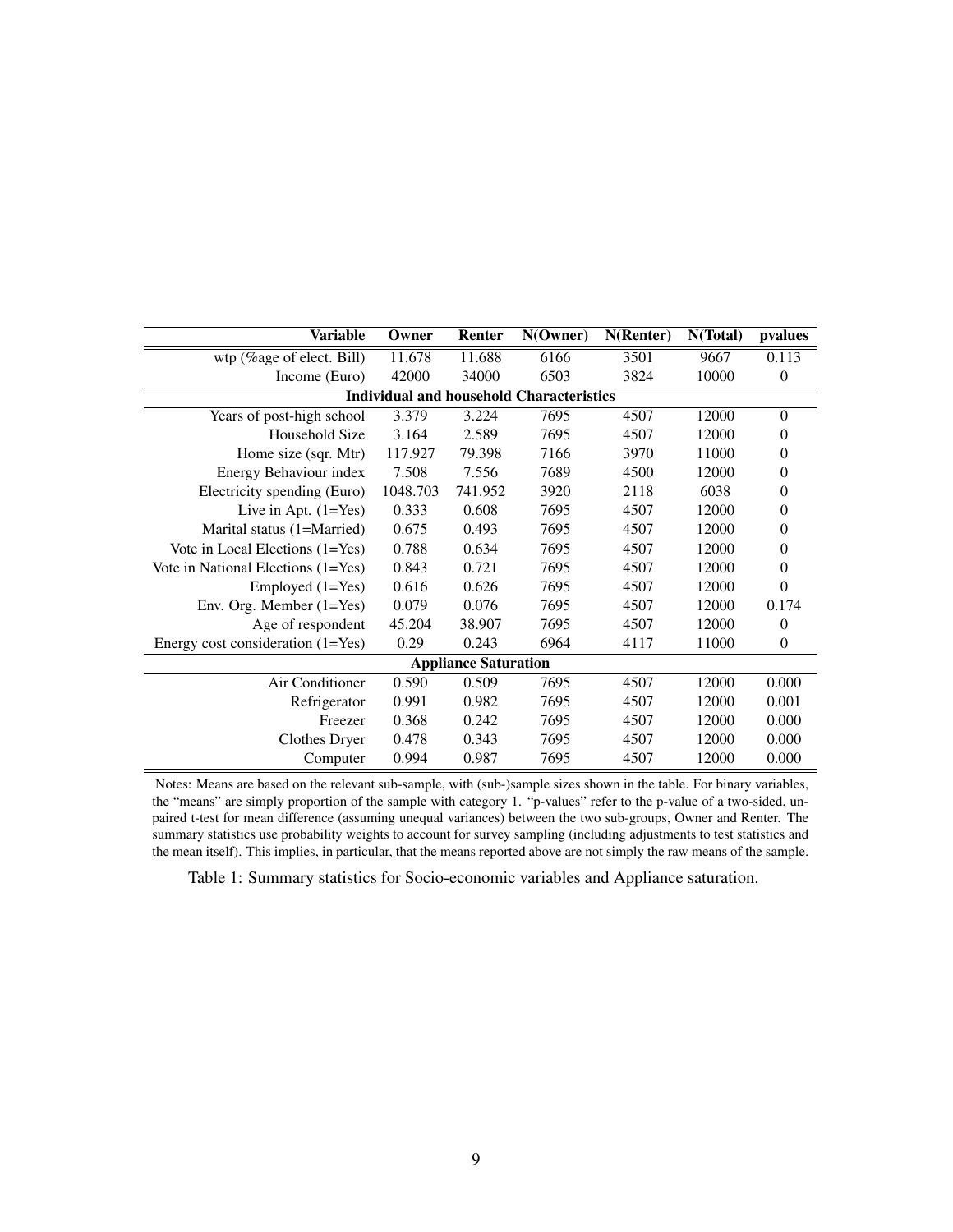<span id="page-10-0"></span>

| Variable                           | Owner | Renter | N(Owner) | N(Renter) | N(Total) | pvalues  |  |
|------------------------------------|-------|--------|----------|-----------|----------|----------|--|
| <b>Our Definition</b>              |       |        |          |           |          |          |  |
| <b>Energy Efficient Appliances</b> | 0.58  | 0.081  | 3274     | 2100      | 5374     | $\theta$ |  |
| <b>Energy Efficient Bulbs</b>      | 0.879 | 0.061  | 6658     | 4506      | 11000    | $\Omega$ |  |
| Ground Source Heat Pumps           | 0.064 | 0.012  | 3388     | 4506      | 7894     | $\Omega$ |  |
| Solar Panels                       | 0.151 | 0.019  | 3892     | 4506      | 8398     | $\Omega$ |  |
| Thermal Insulation                 | 0.521 | 0.101  | 4511     | 4506      | 9017     | $\Omega$ |  |
| <b>Heat ThermoStats</b>            | 0.536 | 0.099  | 4385     | 4506      | 8891     | $\theta$ |  |
| Wind Turbines                      | 0.032 | 0.01   | 3345     | 4506      | 7851     | 0        |  |
| <b>Energy Efficient Windows</b>    | 0.608 | 0.122  | 4605     | 4506      | 9111     | $\theta$ |  |
| <b>Extant Definition</b>           |       |        |          |           |          |          |  |
| <b>Energy Efficient Appliances</b> | 0.685 | 0.494  | 3274     | 2100      | 5374     | $\theta$ |  |
| <b>Energy Efficient Bulbs</b>      | 0.916 | 0.63   | 6951     | 4506      | 11000    | 0        |  |
| Ground Source Heat Pumps           | 0.099 | 0.024  | 3434     | 4506      | 7940     | 0        |  |
| Solar Panels                       | 0.199 | 0.042  | 4157     | 4506      | 8663     | 0        |  |
| Thermal Insulation                 | 0.713 | 0.186  | 5265     | 4506      | 9771     | $\Omega$ |  |
| <b>Heat ThermoStats</b>            | 0.696 | 0.22   | 4886     | 4506      | 9392     | $\theta$ |  |
| Wind Turbines                      | 0.061 | 0.016  | 3383     | 4506      | 7889     | $\theta$ |  |
| <b>Energy Efficient Windows</b>    | 0.764 | 0.251  | 5225     | 4506      | 9731     | 0        |  |

Notes: Definition of mean and computation of test statistics are as reported in table [1.](#page-9-0) Individuals "having access to" the energy efficient technologies, in the rows under "Our Definition", correspond to owners who invested in, and tenants who gained access by renting a unit already equipped with, the relevant technology. Under the "Extant Definition", owners who gained access to the relevant technology by purchasing a home already equipped with it and tenants who invested in the relevant technology are also counted as "having access to" that technology.

Table 2: Proportion of (sub-) sample having the relevant energy efficient technology.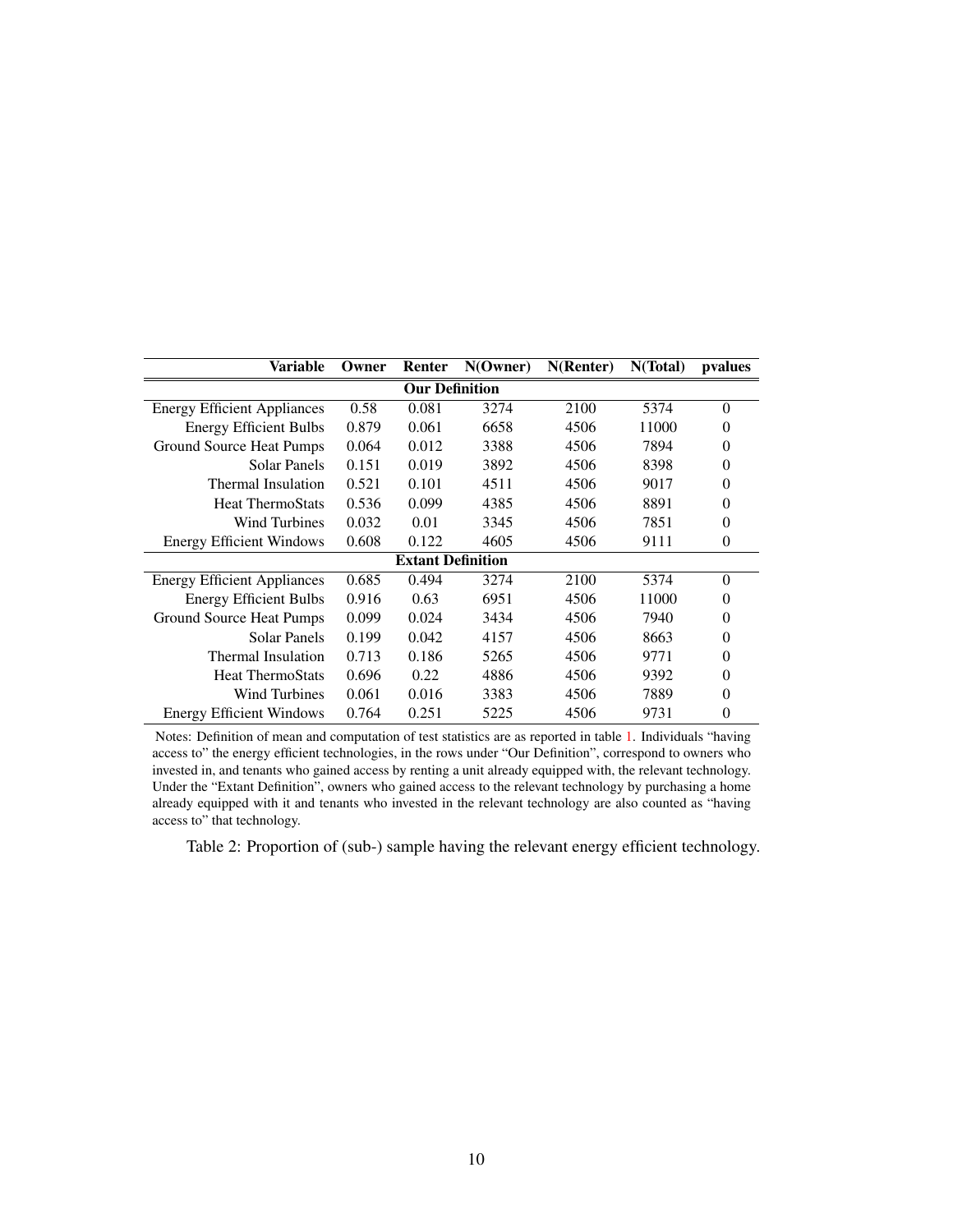identically "green" behaviours/attitudes.

Consider next mean differences in access to specific energy efficiency/generating technologies, the effect of interest. In keeping with our discussion in section [1,](#page-2-0) we report mean differences for two measures of "having access to": in the first, labelled "Our Definition" in table [2,](#page-10-0) only owners who invested and tenants who "inherited" the technology by renting a unit with which it was equipped are counted while in the second, labelled "Extant Definition", in addition to those in the first, owners who "inherited" the relevant technology by purchasing a home equipped with it and tenants who invested in it are counted.

It is evident from table [2](#page-10-0) that irrespective of which measure is used, the differences in access to technologies between owners and renters is sizeable. For instance, for the definition we work with, these range from a very high  $81\%$  for bulbs to a rather low 5.2% for heat pumps. There is also an apparent pattern in these differences, the highest (between 50 and 81%) are associated with appliances and bulbs, lower but rather sizeable (between 42% and 48%) for insulation-related technologies (insulation, windows and thermostats) and lowest (between 5 and 15%) for difficult-to-port technologies with large investment and low access levels (heat pumps<sup>[7](#page-1-0)</sup>, wind turbines  $\frac{8}{3}$  $\frac{8}{3}$  $\frac{8}{3}$  and solar panels). While the highest and second-highest categories are inter-changed when the second definition is used (see section [3](#page-11-0) for a discussion of these differences), the overall mean differences in access are still quite high.

To summarize, there are clearly significant differences in mean outcomes between owners and renters across many dimensions, providing a basis for, and impetus to, further investigation. Yet, given the independent nature of such comparisons (e.g. differential access to specific technologies do not control for differing attributes between owners and renters, such as education and income levels or for age) it is not clear if observed mean differences are a reflection of the underlying owner-renter dichotomy–which is the effect of interest–or are being driven by common, unobserved factors (or combinations of observed factors). In order to address this issue, we turn next to a regression framework.

<span id="page-11-0"></span><sup>7</sup>Substantial ownership of heat pumps is restricted to the 4 colder countries in the sample, France, Canada, Sweden and Switzerland. Full country-specific tables are available upon request.

<sup>&</sup>lt;sup>8</sup> The sample sizes for wind turbines, a very capital intensive good, are rather small, with only 158 individuals in the sample owning them, of who 115 are home owners. See table [5.](#page-26-0)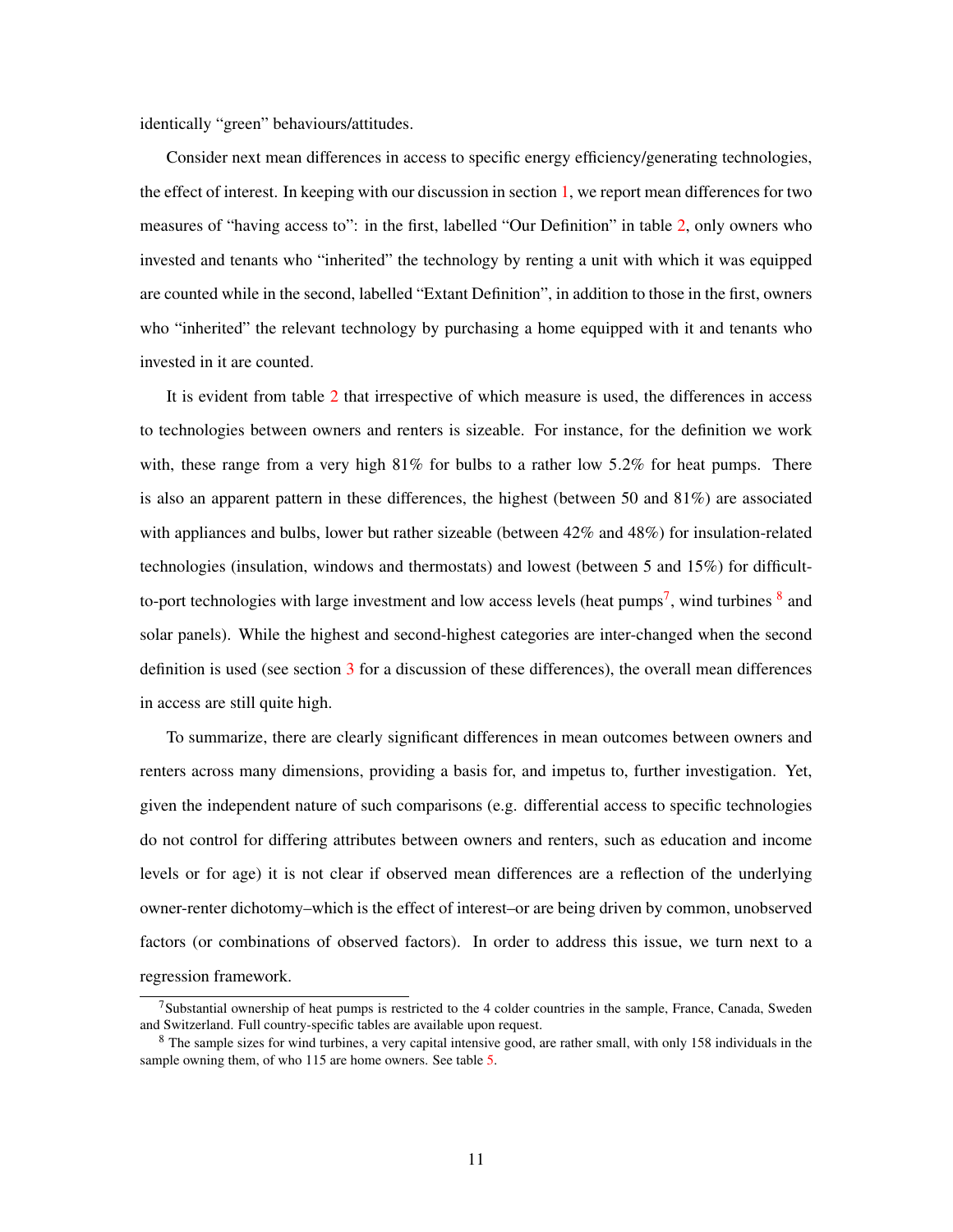## 3 Quantifying Agency Effects

#### 3.1 Empirical Framework

Recall that the main objective of the paper is to quantify the agency effect i.e. the size of the principal-agent problem in the rental market. Similar to prior analyses [\(Davis](#page-24-1) [\(2011\)](#page-24-1); [Gillingham](#page-24-2) [et al.](#page-24-2)  $(2012)$ ; [Maruejols & Young](#page-25-1)  $(2011)$ , we use a binary choice framework to quantify the relevant effect for each of the eight energy efficient technologies/appliances. In more detail, we estimate below the following generic model:

<span id="page-12-0"></span>
$$
\mathbb{P}\left(Y_i=1|X_i, ownership\right) = F\left(X_i\beta + \alpha \mathbb{I}\left\{owner\right\}\right) \tag{1}
$$

where  $F(.)$  is a generic conditional distribution, usually the normal or the logistic,  $X_i$  is a set of conditioning variables described next, and I{*owner*} is an indicator of ownership. Interest in this case centers around the average marginal effect (AME) of the impact of ownership i.e. upon  $\mathbb{E}_X[\mathbb{P}(Y_i=1|X_i, \text{owner}) - \mathbb{P}(Y_i=1|X_i, \text{tenant})]$ , corresponding to the change in the probability of having access to the energy efficient technology in question between owners and renters. This is the effect of interest reported in table [3.](#page-15-0)

The estimation takes into account the non-random nature of sampling (i.e. uses sampling probabilities) and the resulting likelihood function is known as the "pseudo-likelihood". Standard error for the AME is, in all cases here, computed as a linearized version–instead of the more common delta-method version–accounting for sampling variability of the conditioning variables. In addition, the standard errors are robust to arbitrary correlation within countries (i.e. are clustered at the country-level).

We emphasize that the main benefit of estimation of agency effects for a wide cross-section of countries, using a common data set and methodology, is the resulting comparability of estimates. So far as we are aware, this is the first study to undertake such an analysis. We capture country-specific unobserved common factors by using a country-fixed-effect in the estimation (written implicitly as a part of the  $X_i$  in eq. [\(1\)](#page-12-0)). We note that, unlike in the case of the linear model, this is not as restrictive an approach as appears at a first glance, in that despite not explicitly allowing for country-specific coefficients (e.g.  $\alpha_i$ ), the marginal effects–being a function of the country-fixed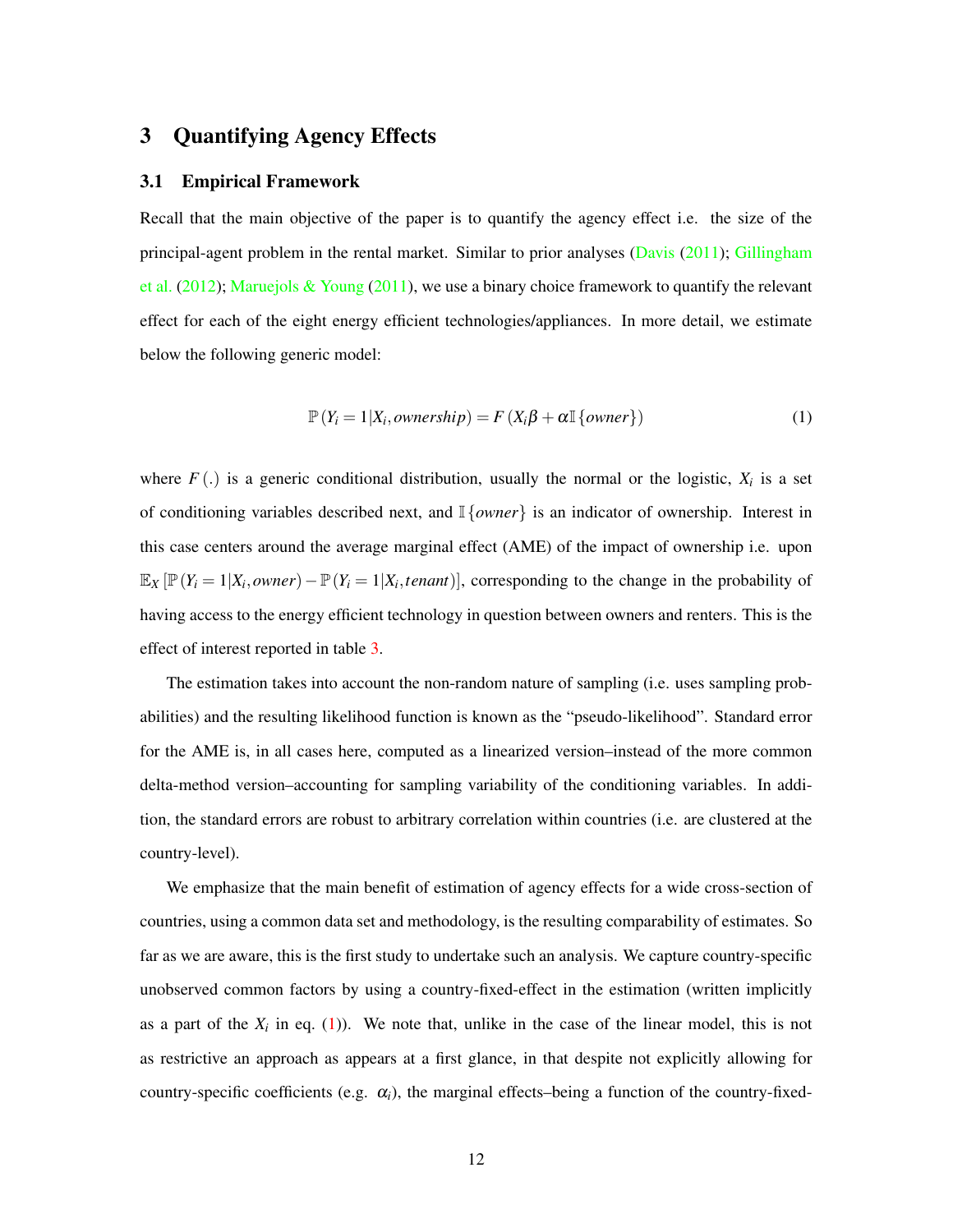effects–vary by country. We do not allow explicitly for country-specific coefficients in the interests of both interpretation and parsimonious estimation (the country-specific sample sizes vary and, for many countries, are rather small) and report the marginal effect averaged over all countries (and covariate values)  $9$ , labelled AME and referred to subsequently as the more concise "effects".

A *positive* AME implies that owners are more likely to own the device in question, relative to tenants; in other words, a positive AME implies an agency effect. The magnitude of the AME on the coefficient on ownership provides a *quantitative* measure of the agency effect for that particular energy efficient technology. Sample sizes vary between technologies due to the number of non-responses, which are much higher in case of technologies with high fixed costs (such as wind turbines and heat pumps, for instance). As indicated earlier, for the main specifications, we use probit (and logit) models, and in these models, the marginal effects have the same sign as the coefficient in the main regression. An ancillary benefit of the probit (or any binary regression) framework is that information from households who *do not have access to* the device in question can be ben-eficially used, unlike in the Linear Probability Model (LPM)–used in [Davis](#page-24-1)  $(2011)$ –, wherein the "0s" must necessarily be omitted from the regression framework. This is an important reason for the choice of a relatively difficult to interpret categorical regression framework, in comparison to the simpler LPM.

The regression results are reported in table  $3$ . The controls,  $X_i$  in eq. [\(1\)](#page-12-0), used in each regression include: age, gender and employment status (employed or not) of the respondent, number of individuals in the household, size (in sq. mtr of the home), an indicator for whether the home is in an apartment building, defined here as part of a multi-unit complex with more than 12 units and, finally, cubic splines for income and country-fixed effects. We also include for all technologies–except for appliances (see below)–an indicator for whether the primary source of space heating/cooling is electricity. We do not use, in this set of regressions, either the quantity of electricity used or the electricity price due to a variety of reasons (see footnote [6\)](#page-6-0).

We turn briefly to discussing the rationale for inclusion, as well as direction of effect, for various controls. It is likely, a priori, that certain technologies (e.g. heat pumps) are likely to be more diffi-

<sup>&</sup>lt;sup>9</sup>It is important to note that, with many indicator variables—as in the case here—reporting the grand average of marginal effects ensures that the (marginal) effects correspond to an "average individual", not to any particular category (for instance, male, employed and owner). It is also possible to compute category-specific marginal effects.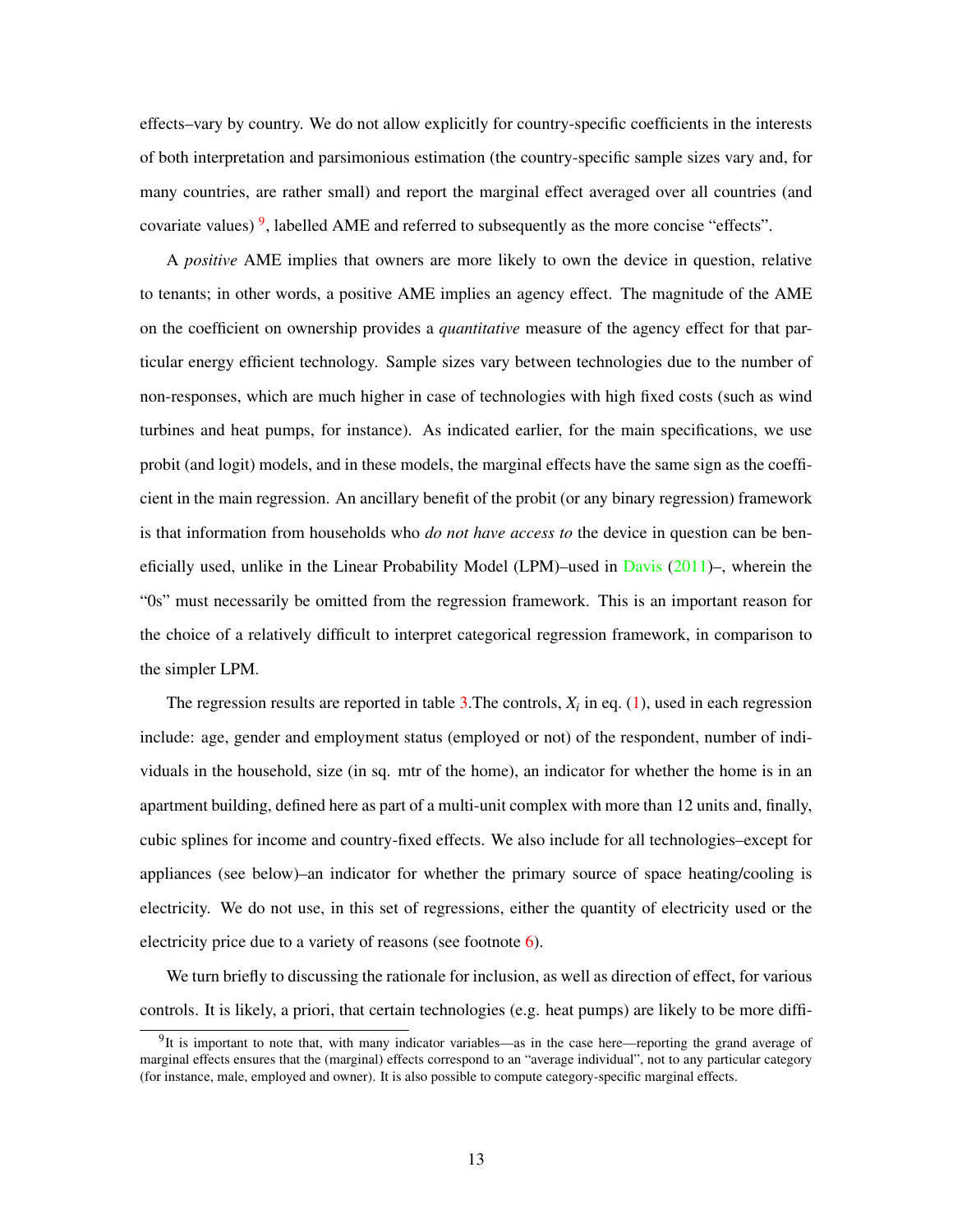cult to install in apartments, especially for an individual apartment. In addition, apartment-dwellers, owners and tenants both, are likely to face other restrictions on installation which either makes it infeasible to use certain technologies (e.g. solar panels) or increase the cost. In addition, in countries where electric space heating is used, it is likely more expensive than alternatives (such as district heating, in Sweden) and we account for these factors by including an indicator for households which use electricity as a primary source of space heating/cooling<sup>[10](#page-1-0)</sup>.

In most countries, the dynamics of space cooling and heating are rather different: for instance, it is likely that owners do not provide air-conditioners, an important space cooling equipment in many countries. Since these are not directly subject to the split incentives issue, we exclude them from the remit of our appliance access decision and therefore consider only households which do not report owning an air conditioner, for the appliance access decision (row I in table [3\)](#page-15-0).

A final issue is related to a priori expectations regarding the magnitude of effects for different technologies. To illustrate the considerations involved, we compare two types of energy efficient technologies, bulbs and solar panels. The former is very portable but is liable to damage and frequent failure (as well as to theft) and has a lower return period; the latter is difficult-to-port and has a much larger return period. A priori, therefore, one anticipates that landlords are less likely to risk investing in energy efficient bulbs; however, this is counteracted by the much smaller investment in bulbs. Overall, therefore, it is unclear which of these effects dominate, without more knowledge of a few specifics, such as average (expected) tenure length, building codes etc. This is also seen in the empirical results in [Davis](#page-24-1)  $(2011)$ , wherein lighting is seen to have a smaller magnitude of the agency effect than many other categories with higher fixed costs and return periods (e.g. dishwashers).

<span id="page-14-0"></span> $10$ It is difficult to disentangle whether space heating or cooling is the primary goal for all countries; for certain countries e.g. Sweden, Switzerland and Canada, heating is most likely the major goal. For certain other countries e.g. Spain, France and Chile, it is likely to be a combination of both heating and cooling. It is important to note that there are far fewer options for space cooling other than using electricity, strengthening the case for controlling for electric heating/cooling as a driver for technology choice.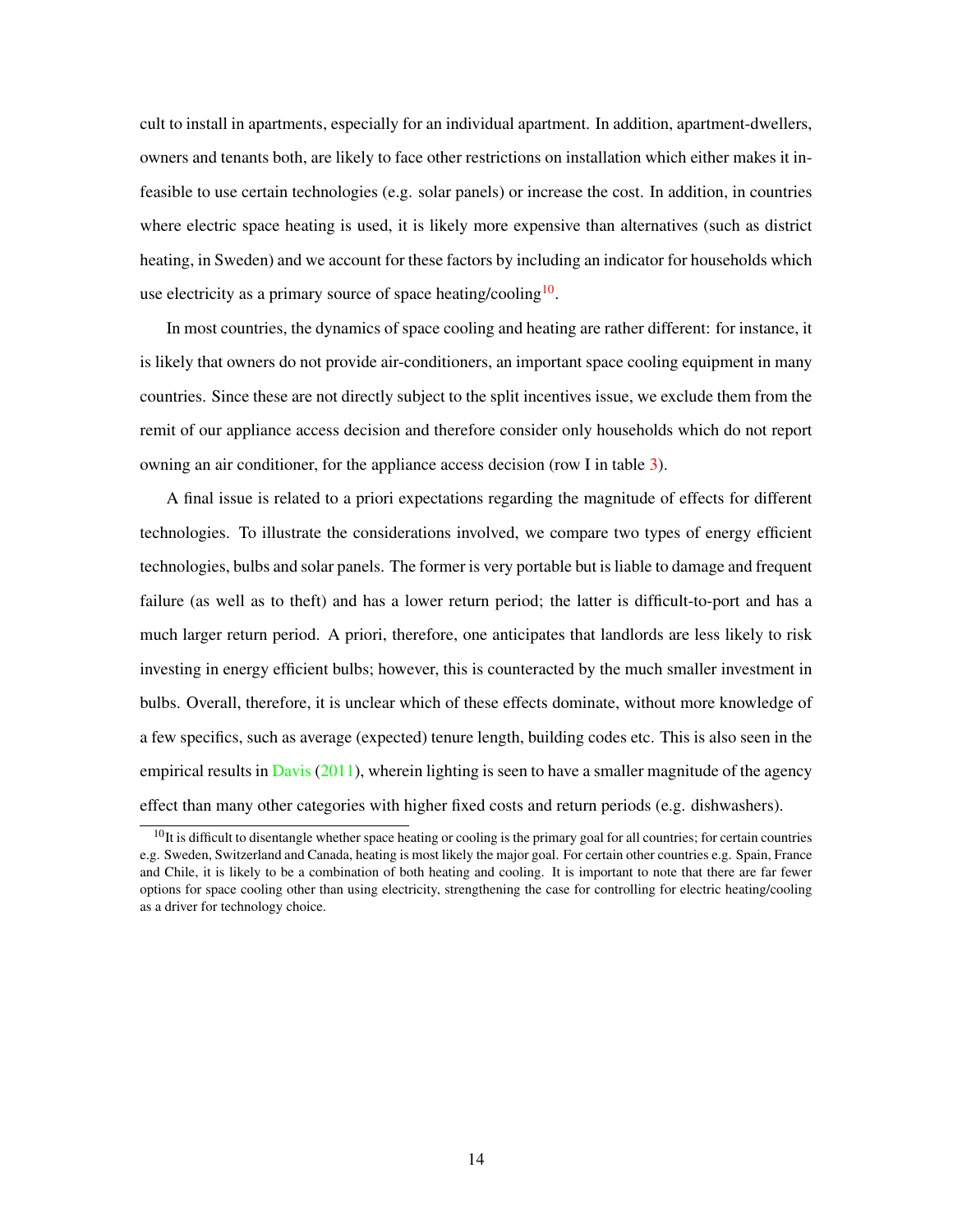### 3.2 Results

<span id="page-15-0"></span>

|                                                       |             | N                     |               |             |                                |  |
|-------------------------------------------------------|-------------|-----------------------|---------------|-------------|--------------------------------|--|
| Probit                                                | Logit       |                       | <b>Probit</b> | Logit       |                                |  |
| $0.452***$                                            | $0.459***$  | 4997                  | $0.122***$    | $0.120***$  | 4997                           |  |
| (16.52)                                               | (18.64)     |                       | (5.00)        | (4.97)      |                                |  |
| $0.509***$                                            | $0.511***$  | 9432                  | $0.0504***$   | $0.0507***$ | 9432                           |  |
| (30.90)                                               | (16.23)     |                       | (2.83)        | (2.86)      |                                |  |
| 0.00353                                               | 0.00458     | 7348                  | 0.000636      | $-0.000124$ | 7348                           |  |
| (0.39)                                                | (0.40)      |                       | (0.07)        | $(-0.01)$   |                                |  |
| $0.0295**$                                            | $0.0328*$   | 7582                  | $0.0161**$    | $0.0163*$   | 7582                           |  |
| (1.99)                                                | (1.94)      |                       | (2.19)        | (1.88)      |                                |  |
| $0.0941***$                                           | $0.0957***$ | 8012                  | $0.198***$    | $0.197***$  | 8012                           |  |
| (3.05)                                                | (2.85)      |                       | (6.60)        | (6.34)      |                                |  |
| $0.0983***$                                           | $0.0976***$ | 8226                  | $0.0511***$   | $0.0524***$ | 8226                           |  |
| (3.45)                                                | (3.18)      |                       | (4.29)        | (4.30)      |                                |  |
| $-0.000403$                                           | $-0.000643$ | 7360                  | $-0.00436$    | $-0.00539$  | 7360                           |  |
| $(-0.05)$                                             | $(-0.06)$   |                       | $(-0.58)$     | $(-0.57)$   |                                |  |
| $0.124***$                                            | $0.126***$  | 8374                  | $0.116***$    | $0.116***$  | 8374                           |  |
| (4.20)                                                | (4.09)      |                       | (4.82)        | (4.64)      |                                |  |
| Average Marginal effects; t statistics in parentheses |             |                       |               |             |                                |  |
| ***p<0.01 **p<0.05 *p<0.1                             |             |                       |               |             |                                |  |
|                                                       |             | <b>Our Definition</b> |               |             | <b>Conventional Definition</b> |  |

Notes: Average Marginal Effects for the indicator variable on home ownership from probit and logit regressions. Standard error computations take into account the nature of sampling, account for sampling variation in the conditioning variables and are robust to arbitrary correlations within country. The dependent variable in each regression is an indicator variable for 'having access to' the energy efficient technology in question. The definition of 'having access to' differs between the columns under 'Our Definition' and 'Conventional definition' (see the definitions in table [2\)](#page-10-0). All regressions include country-fixed effects (not reported). All regressions are "significant" in that the Wald test for joint significance of the included covariates (excluding the country-fixed-effects) are significant (not reported).

Table 3: Quantifying agency effects in energy efficient technology.

As indicated earlier, our data set allows us to explicitly identify whether tenants access to a given technology is due to their investment or to owner investment (i.e. tenants inherit the technology along with the rental unit). Prior studies [\(Davis](#page-24-4) [\(2008\)](#page-24-4); [Gillingham et al.](#page-24-2) [\(2012\)](#page-24-2)) are unable to make this distinction, as a result of which, under their measure (described also in table [2\)](#page-10-0), a larger share of tenants (and owners) have access to energy efficiency (every row in the table [2](#page-10-0) under "Our definition" is smaller than that under "Extant definition"). Note however, that the direction of the impact of this definition upon the agency effect depends upon the following factors: the number of home owners who "inherit" energy efficiency during home purchase, and the number of renters who invest in them. If the latter category is larger (smaller) in size than the former, then it is unlikely that the inclusion of these cases in the "having access to" category will lead to an increase (decrease) in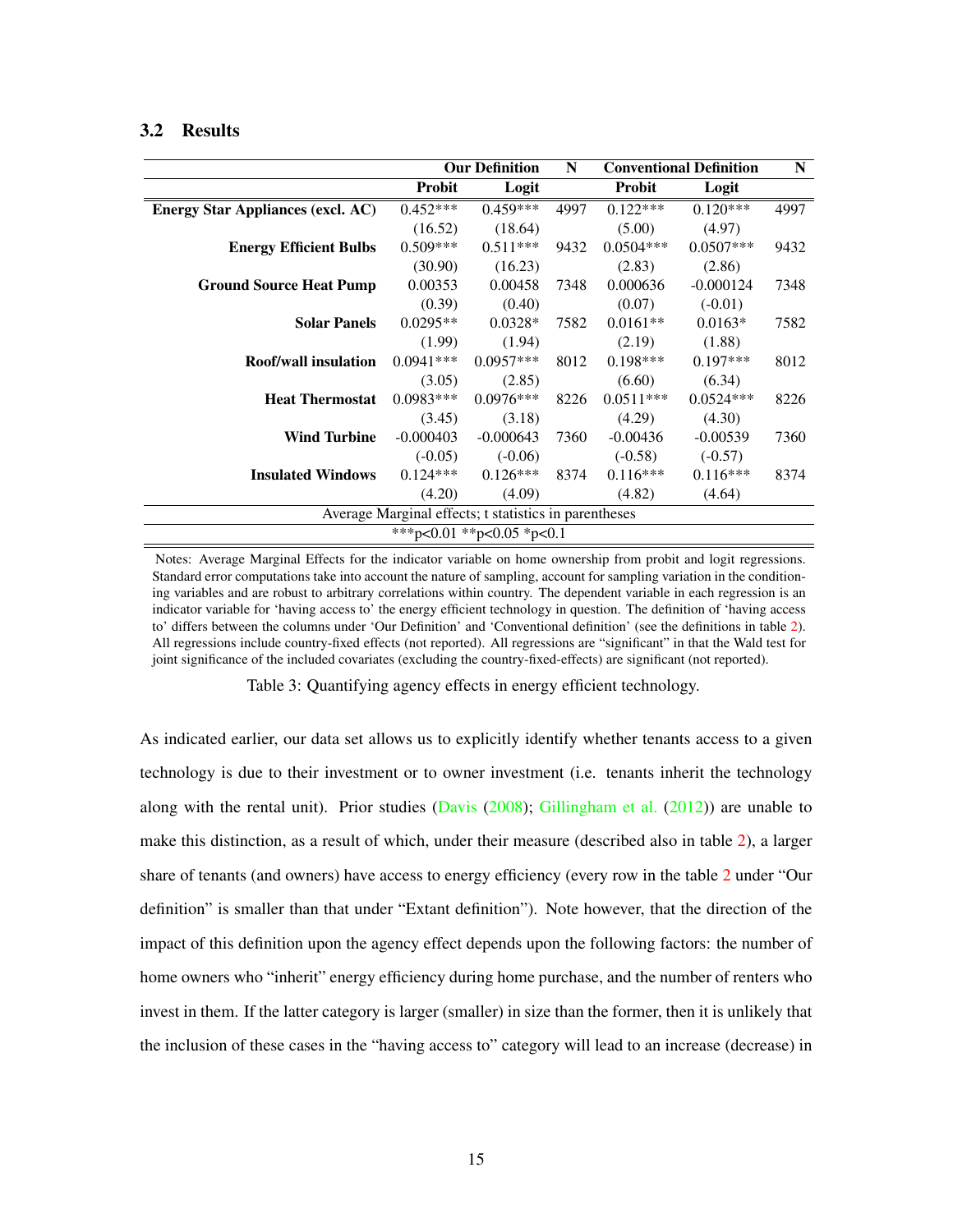the magnitude of the split incentive effect  $\frac{11}{1}$  $\frac{11}{1}$  $\frac{11}{1}$ .

To illustrate a practical case, consider the case of energy efficient bulbs, from table [5:](#page-26-0) the "correct" definition of the agency problem yields 5946 owners who have access, compared with 360 renters. The conventional definition, however, would add the 3045 renters who invested in bulbs to the 360 renters who did not; since the number of owners who "inherited" such bulbs is far smaller (at 545) than the number of renters who invested, one anticipates, a priori, that a *smaller* agency effect should be detected in the latter case than the former. This situation is reversed in the case of the ground source heat pumps.

We turn now to understanding the agency effects in different energy efficient technologies, from table [3.](#page-15-0) Note that we will discuss the results in terms of "having access to" the relevant energy efficient technology, with the two definitions of "having access to" outlined above. Consider first the case of energy efficient appliances<sup>[12](#page-1-0)</sup>: the positive significant coefficient of 0.45 indicates that owners are 45% more likely than renters to have access to top-rated energy efficient appliances. To understand the magnitude of the effect, observe that the raw differences in means are about 50% (table [2,](#page-10-0) Row I). Thus, controlling for income and other relevant covariates barely reduces the magnitude of the impact. The effect is much smaller (about a quarter), at  $12\%$ , with the definition of "having access to" used in [Davis](#page-24-1) [\(2011\)](#page-24-1); [Gillingham et al.](#page-24-2) [\(2012\)](#page-24-2). These differences are evident from an inspection of the mean differences (under the "conventional definition" column in table [2\)](#page-10-0), which are only  $18\%$  in this case, the reason being the significantly greater renters investing in a toprated energy efficient appliance in comparison to owners "inheriting" the same category of appliance (792 versus 357, from table [5\)](#page-26-0). Essentially, we report a very high agency effect on energy efficient appliances, which is much larger than the largest effect for appliances reported in [Davis](#page-24-1) [\(2011\)](#page-24-1)–the study closest to ours–, at 9.5% for dishwashers (Table 2).

Turning now to the case of energy efficient light bulbs, our a priori anticipation is of a large effect, mainly due to the insecurity already alluded to. In accordance with intuition, we see a very

 $11$ Providing, of course, that sample sizes do not alter substantially as a result, which is mostly the case in our data. See table [5.](#page-26-0)

 $12$  Given that the probit and logit specifications are almost indistinguishable for all cases, we focus on the results of the probit specification. We also note that the close agreement between probit and logit–but not for other specifications–is a well known empirical fact. Attempts were made to estimate specifications other than these, such as the skewed logit or heteroscedastic probit, but were unsuccessful (likelihoods did not converge) due to the inclusion of fixed effects and sampling weights. Heteroscedasticity, in particular, is an important issue in this setting (since ignoring heteroscedasticity can lead to not just inefficient but *inconsistent* parameter estimates) but one which we are unable to deal with here.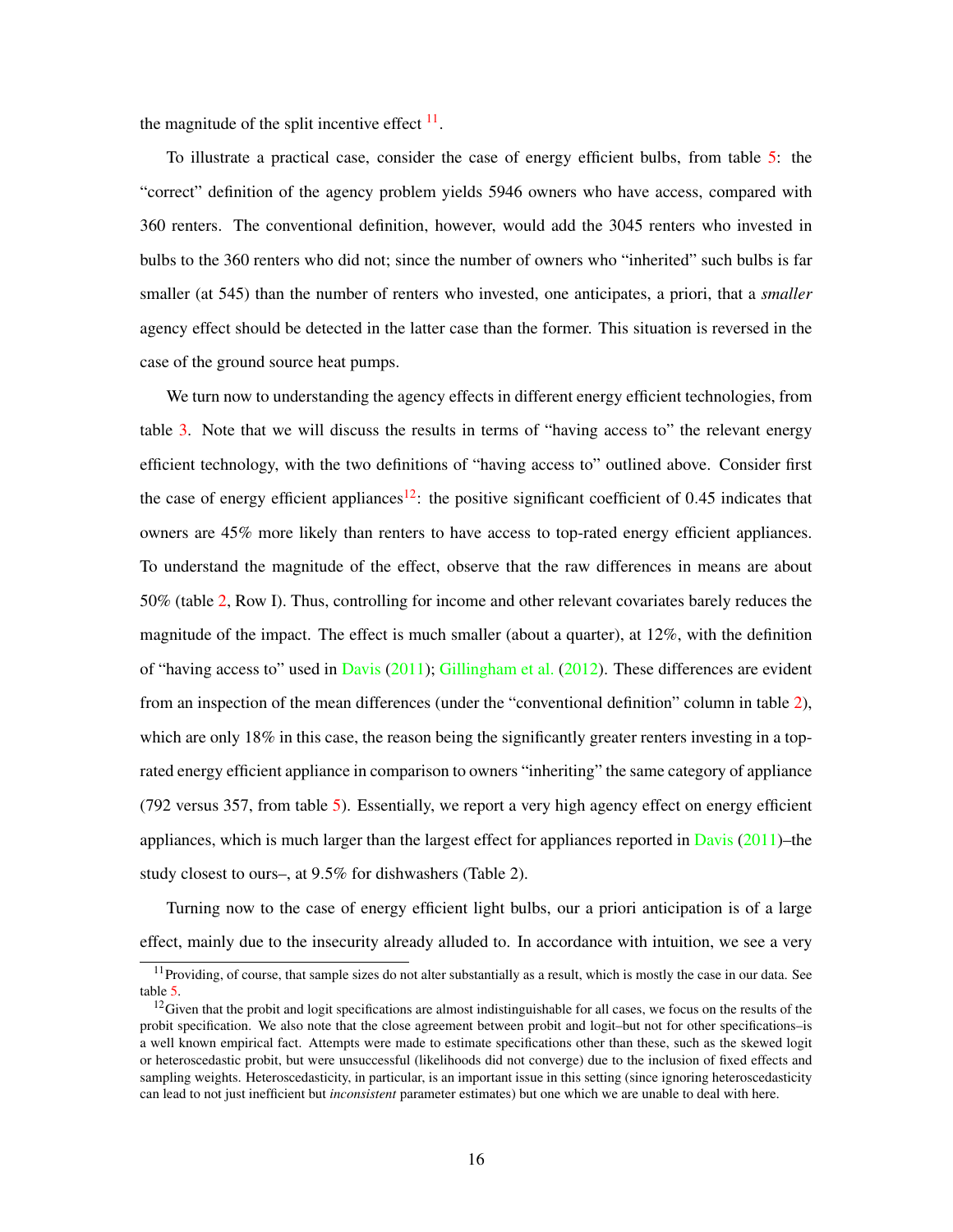large effect, at about 50%. This is also evident from an inspection of the mean differences between owners and renters, which are substantial–and substantially higher than the estimated effect– at 82%. The magnitude of this effect also illustrates the importance of controlling for observable differences between owners and renters; the conditional difference is about 60% of the unconditional. From the same table (table [2\)](#page-10-0), we see that mean differences, at 28%, are a third as large when renter investment is included; correspondingly, the estimated effect, at 5.4%, is barely a fifth of the mean difference and only a bit over 10% of the "correct" definition of the agency effects. Indeed, this estimate is very close to the estimate for lighting in [Davis](#page-24-1)  $(2011)$ , at 4.9% (mean differences are also close, at 39%). [Maruejols & Young](#page-25-1)  $(2011)$  also report an agency effect in energy efficient lighting, although they do not quantify the magnitude. In sum, there is a much higher "agency effect" in the case of energy efficient bulbs, although it is not clear how practically relevant the agency issue here is, given the very portable nature of these devices.

We turn next to ground source heat pumps and wind turbines, which are relatively rare (in terms of access), at 6.4% and 1.2%, respectively, for owners and renters (heat pumps) and 3.2 and 1% (wind turbines) while heat pumps are also relatively country-specific (see table [2\)](#page-10-0). The mean differences between owners and renters (rows III and VII, table [2\)](#page-10-0) are rather small; this, allied with the rather low number of individual who have access to it, indicates an a priori expectation of moderate or no effect. This is confirmed by the regression results, where for both these technologies, the effects are less than  $1\%$  and insignificant (same rows, table [3\)](#page-15-0).

Turning next to solar panels, the agency effects are estimated at about 3% using the more precise definition ("Our Definition") and roughly half as large, at 1.6%, using the more common definition. The magnitude of the agency effect is less than a third of the mean difference (at 13%), while in the case of the common definition, conditioning reduces the effect even further (the mean differences are slightly larger, at 15%). It is important to highlight that cost savings with relatively expensive and difficult-to-port technology such as solar panels are accrued only after a substantial time period. In this context, it is not clear if these smaller-than-anticipated differences are a result of unusually high renter access or to the overall low penetration of this technology in the population, in combination with country-specific factors such as subsidies (it is interesting that this is the technology for which the highest proportion of participants reported having received a govt. grant/subsidy–figures not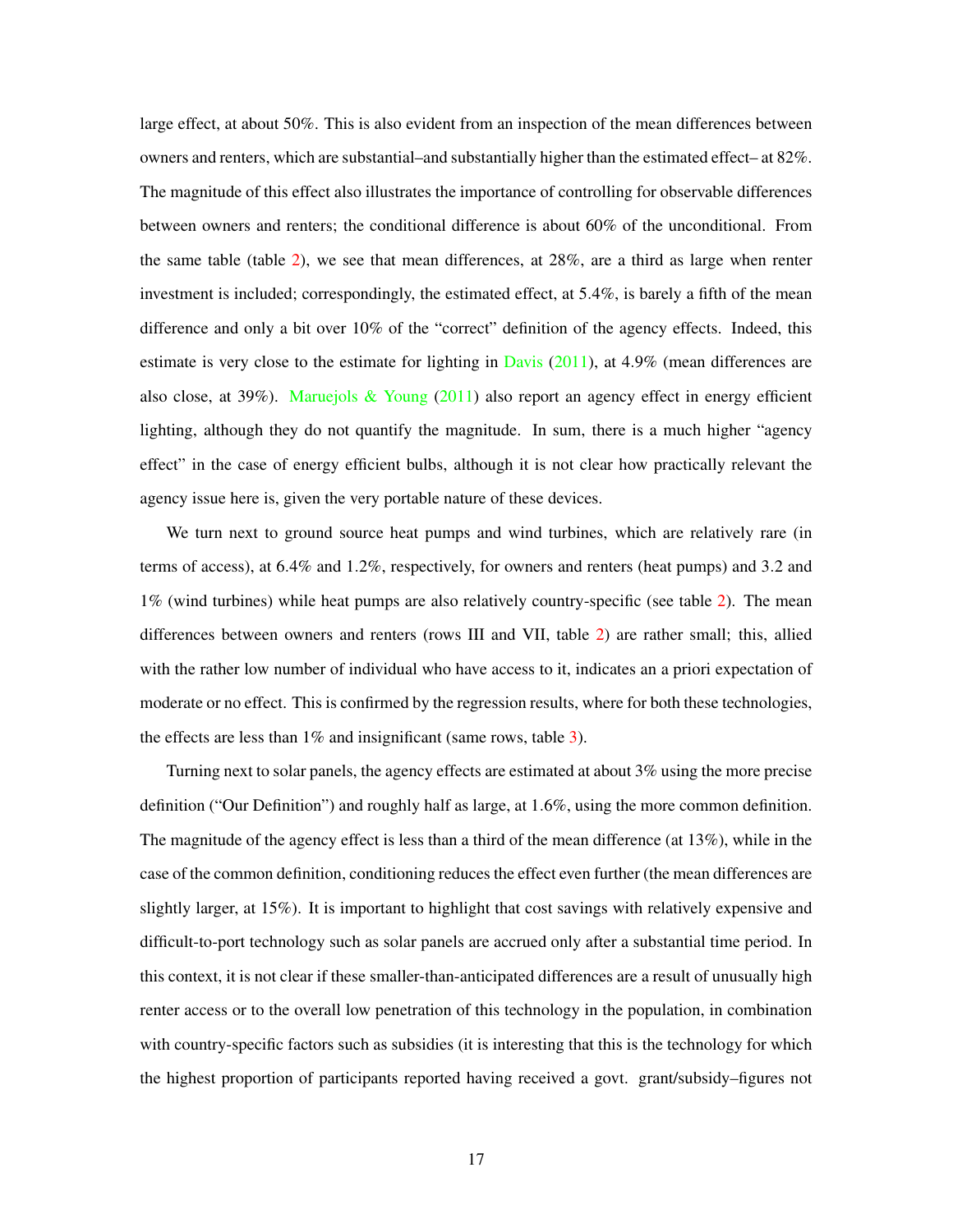reported).

We next consider issues which are specifically related to home insulation: roof/ wall insulation and use of a heat thermostat<sup>[13](#page-1-0)</sup>. Roof/Wall insulation is evidently more expensive than a thermostat; from our discussion of these factors (in section [3\)](#page-11-0), we note that it is difficult to make a specific prediction regarding the direction of the effects in these cases. From the regression results (rows V and VI, table [3\)](#page-15-0) we find, surprisingly, identical coefficients for both insulation-related technologies, of around  $10\%$ , which is about a quarter of the mean difference of  $42\%$ . We observe a curious reversal for thermostats: despite an increased mean difference for the conventional definition (of 47%), the agency effect actually is only half the one with our preferred definition, at 5%. This can be attributed primarily to a change in sample size, and reiterates the necessity of controlling for other covariates, rather than relying on mean differences. The estimate for insulation, using the conventional definition, is doubled, to 20%, despite only moderately higher mean difference, at 53%.

Overall, for both roof/wall insulation and thermostats, we find sizeable agency effects whose magnitudes are very similar to those found in [Gillingham et al.](#page-24-2) [\(2012\)](#page-24-2). They report (Table 11) that owners are 20% more likely than renters to live in homes with attic/ceiling insulated and 6% more likely to live in homes with walls insulated. We cannot distinguish between wall and roof insulation, and so it is not clear which of their estimates are directly comparable; nonetheless, our estimates lie roughly between their ceiling and wall insulation estimates. Strictly speaking, their estimates are to be compared to our estimate of 20% (using the "conventional definition" of "having access to") for insulation, which is identical to their estimate for attic/ceiling insulation.

Finally, for window insulation<sup>[14](#page-1-0)</sup>, we find a sizeable agency effect, at  $12\%$  (row VIII, table [3\)](#page-15-0), which is a fourth of the mean difference, at 48%. Curiously, the magnitude of this effect is virtually identical for both definitions of "having access to", while the unconditional mean difference is only

 $13$ These issues are somewhat more relevant for the colder countries in the sample and the raw data display a clear pattern confirming this. Australia, Israel, Japan and Spain have relatively lower penetration of roof and wall insulation, while Chile, Israel, Japan and Australia have a lower penetration of heat thermostats (tables available upon request). Nonetheless, even in these countries, the penetration of these technologies are non-trivial and generally above 5%, warranting their inclusion in the analysis.

<sup>&</sup>lt;sup>14</sup>We consider the issue of insulated windows separately, mainly due to lack of comparable results elsewhere. The country-specific distribution of these technologies mirror those of the roof/wall insulation, with homes in Australia, Chile, Israel and Japan having relatively smaller proportion of access to this technology. As before, these proportions (at above 5%) are reasonable enough to be included in the regressions.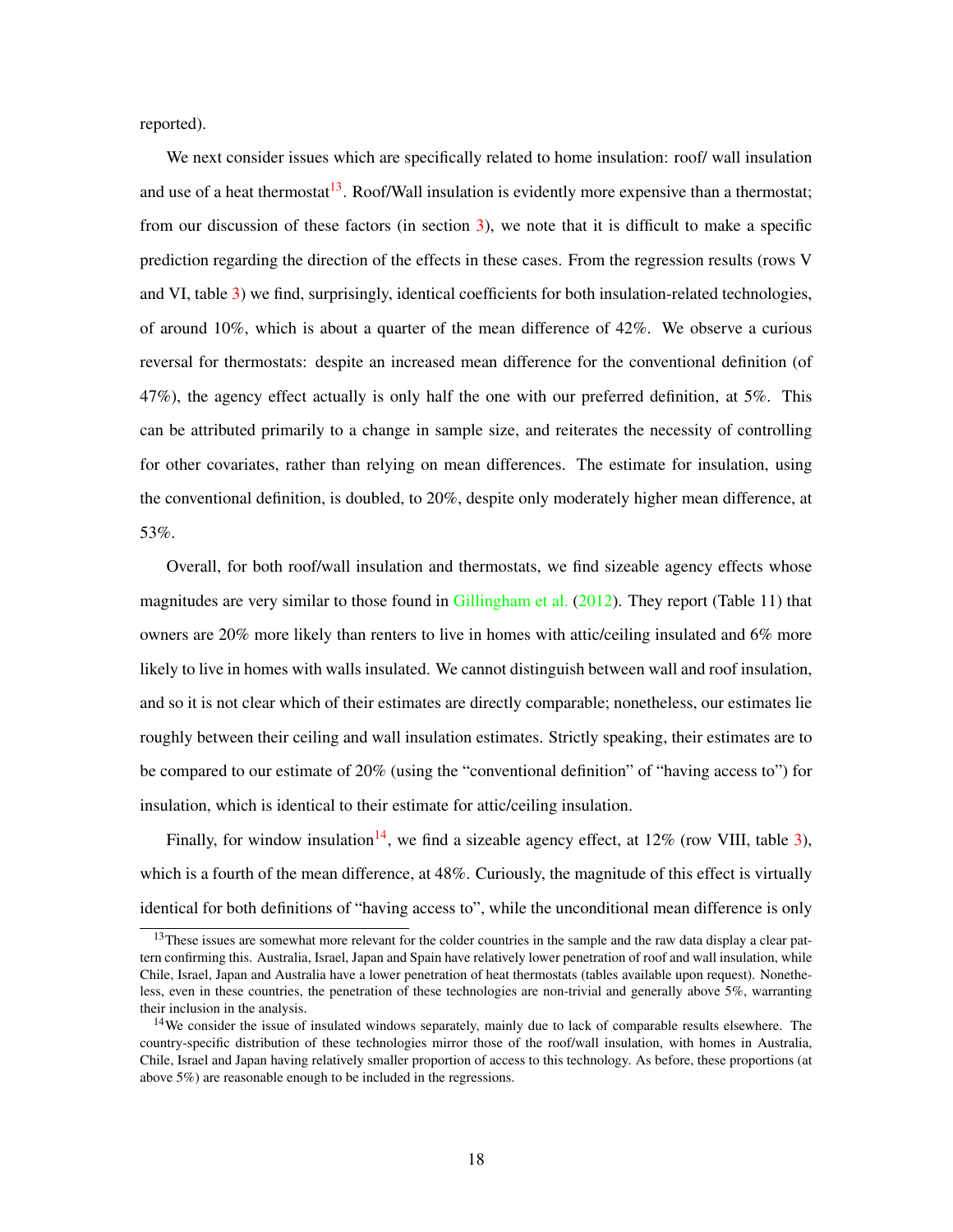<span id="page-19-0"></span>slightly larger, at 51%.

#### 3.3 Robustness Checks

From the foregoing discussion (as well as that in section [1\)](#page-2-0), it should be evident that while agency problems are a very likely cause for the effects identified above, two alternative explanations are equally plausible: first, that owners and renters are different in unobserved (to the econometrician) dimensions and second, that they differ in observed characteristics not already included. Addressing the first issue, of unobserved heterogeneity, is more challenging in our case; unlike in [Gillingham](#page-24-2) [et al.](#page-24-2)  $(2012)$ , we do not have access to more than one observation per household and cannot use a fixed- or random-effect framework. However, unlike in the cases in [Gillingham et al.](#page-24-2) [\(2012\)](#page-24-2); Maruejols  $\&$  Young [\(2011\)](#page-25-1), who had access to a rather narrow geographic region (California and (apartments in) Canada, respectively), we have a much broader sample, covering many countries. It is arguably less plausible that, across the range of institutional and legal frameworks in our multi-country context, there are unobserved factors which systematically drive these differences<sup>[15](#page-1-0)</sup>.

Prominent in the second category is the hypotheses of "green tastes" i.e. owners are wealthier and therefore have a (unobserved, to the econometrician) preference for "green" goods. A related issue is the lack of accounting (in the results in section  $3.2$ ) for "intensity of use": the hypothesis is that owners, having greater usage, benefit more from greener goods which in turn tends to reduce the cost of usage. In order to address these, we provide in table [4](#page-20-0) a check of the following hypothesis: the agency effects estimated in section [3.2](#page-14-0) are driven primarily by differences in the following observable characteristics: membership in an envt. organization, living in an apartment, having electric space heating/cooling and finally, including the price of electricity<sup>[16](#page-1-0)</sup>.

In more detail, we check to see if the observed effects are either specifically driven by a particular categorization or are consistent with the "green tastes" hypothesis. Recall from section [1](#page-2-0) that,

<sup>&</sup>lt;sup>15</sup>Exploring the contribution of the differences in institutional and other frameworks across countries driving the results obtained here is an interesting avenue, one which we are unable to pursue. As a first, and simple, approach, we posit that these are fixed across countries and account for their effect by using country-specific fixed-effects.

<sup>&</sup>lt;sup>16</sup>Note that simply including an indicator for some of these characteristics in the specification in eq. [\(1\)](#page-12-0) does not address the issue. To address it, the indicator for ownership must be interacted with, say, the indicator for membership; thus, the "effect of interest"–the coefficient on the ownership variable–varies between members and non-members. For the price variable, however, the rationale is a bit different, and involves simply adding the variable itself to the regression in eq. [\(1\)](#page-12-0), with the hypothesis that sizeable variation in prices between owners and renters drive the results. If the "effects" of interest are relatively unchanged with the addition of price, that particular hypothesis is rejected.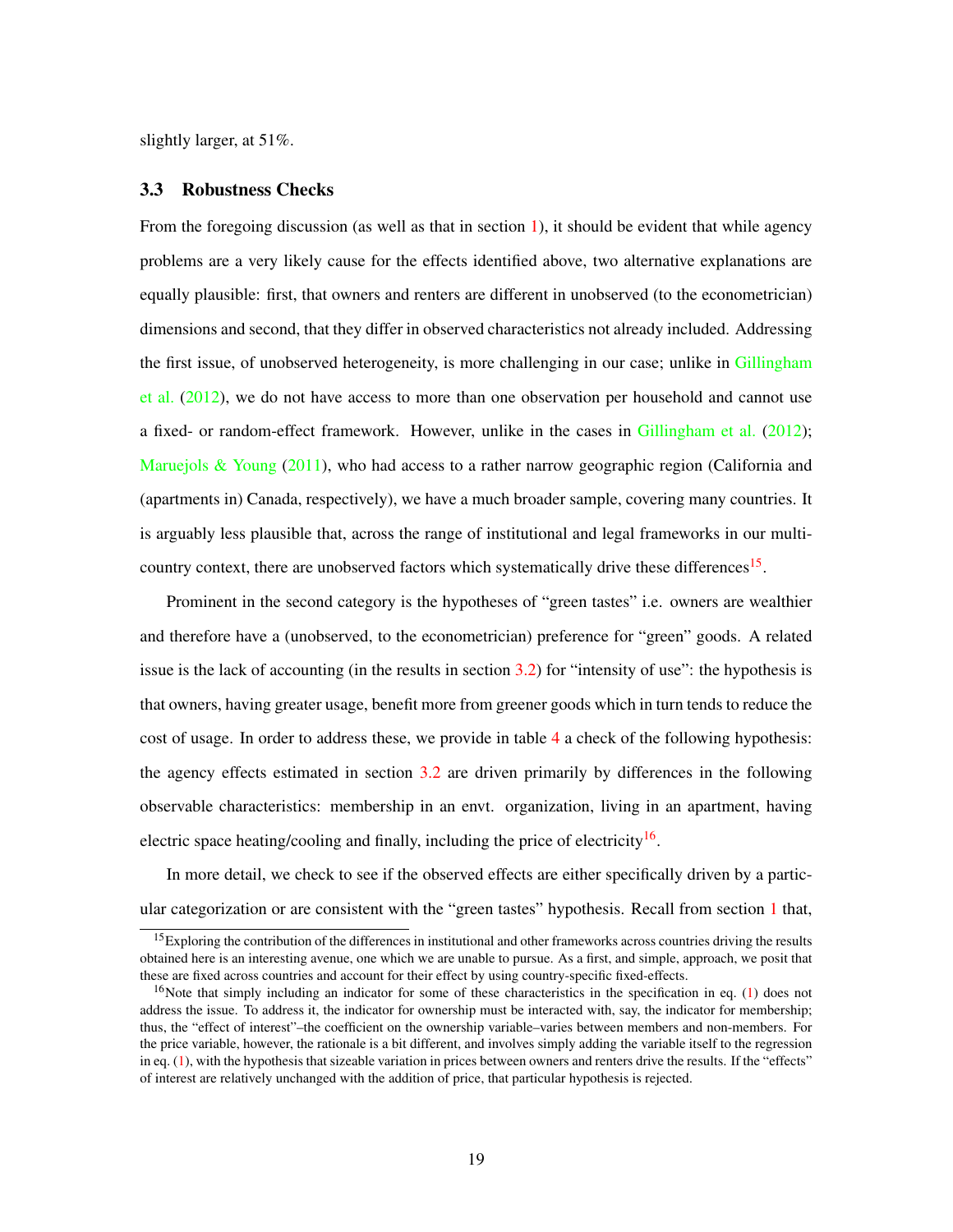<span id="page-20-0"></span>

|                                                                                                                                                                                                                          | Energy Star<br>Appliances | Energy Effi-<br>cient Bulbs | Ground<br>Source                           | Pan-<br>Solar<br>els                             | insulation<br>Roof/wall                      | Heat Ther-<br>mostat  | Tur-<br>Wind<br>bine                                                               | Windows<br>Insulated  |
|--------------------------------------------------------------------------------------------------------------------------------------------------------------------------------------------------------------------------|---------------------------|-----------------------------|--------------------------------------------|--------------------------------------------------|----------------------------------------------|-----------------------|------------------------------------------------------------------------------------|-----------------------|
|                                                                                                                                                                                                                          | (excl. AC)                |                             | Heat Pump                                  |                                                  |                                              |                       |                                                                                    |                       |
| <b>Baseline</b>                                                                                                                                                                                                          | $0.452***$                | $0.509***$                  | 0.00353                                    | $0.0295***$                                      | 1.0941 ***                                   | $0.0983***$           | 0.000403                                                                           | $0.124***$            |
|                                                                                                                                                                                                                          | (16.52)                   | (30.90)                     |                                            |                                                  |                                              |                       | $(-0.05)$                                                                          |                       |
| Apartment (Yes)                                                                                                                                                                                                          | $0.399***$                | $0.464***$                  | $(0.39)$<br>$0.0166$                       | $(1.99)$<br>$0.0338*$                            | $(3.05)$<br>$0.0429**$                       | $(3.45)$<br>0.107**   |                                                                                    | $(4.20)$<br>0.141***  |
|                                                                                                                                                                                                                          | (13.54)                   | (9.45)                      | $(0.76)$<br>-0.00632<br>(-1.54)<br>0.00207 |                                                  |                                              | $(2.50)$<br>0.0841*** | $\begin{array}{c} 0.0129 \\ (0.68) \\ -0.00551 \\ (-1.09) \\ -0.00141 \end{array}$ | $(2.94)$<br>0.106***  |
| <b>Apartment No</b> )                                                                                                                                                                                                    | $0.473***$                | $0.540***$                  |                                            | $(1.93)$<br>$0.0278$                             | $(2.06)$<br>0.132***                         |                       |                                                                                    |                       |
|                                                                                                                                                                                                                          | (7.18)                    | (7.90)                      |                                            | $(1.33)$<br>$0.0404*$                            |                                              | (3.05)                |                                                                                    | $(3.58)$<br>0.138***  |
| Electric heating (Yes)                                                                                                                                                                                                   |                           | $.533***$                   |                                            |                                                  |                                              | $0.0954***$           |                                                                                    |                       |
|                                                                                                                                                                                                                          |                           | (25.67)                     | (0.16)                                     |                                                  | $(3.32)$<br>0.0975***<br>(2.91)<br>0.0812*** |                       | $(-0.11)$<br>0.00116                                                               | $(4.48)$<br>0.109***  |
| Electric heating (No)                                                                                                                                                                                                    |                           | 1.469****                   | 0.00793                                    | $(1.76)$<br>0.0118                               |                                              | $(2.85)$<br>0.104***  |                                                                                    |                       |
|                                                                                                                                                                                                                          |                           | (31.84)                     | (0.93)                                     |                                                  |                                              |                       | (0.24)                                                                             |                       |
| Envt. Membership (Yes)                                                                                                                                                                                                   | $0.527***$                | $0.444***$                  |                                            | $\begin{array}{c} (0.88) \\ 0.148** \end{array}$ | $(3.08)$<br>0.261                            | $(3.59)$<br>0.0903    |                                                                                    | $(2.79)$<br>$-0.0457$ |
|                                                                                                                                                                                                                          | (5.39)                    | (3.68)                      |                                            | $(2.43)$<br>0.127***                             |                                              | $(0.78)$<br>0.108***  |                                                                                    | $(-0.66)$             |
| Envt. Membership (No)                                                                                                                                                                                                    | 0.496***                  | $0.585***$                  | 0.0236                                     |                                                  | $(1.58)$<br>$0.152*$                         |                       | $0.0280*$                                                                          | $0.0967**$            |
|                                                                                                                                                                                                                          | (9.98)                    | (10.66)                     | (0.91)                                     | (8.58)                                           | (1.94)                                       | (3.40)                | (1.65)                                                                             | (2.12)                |
| Ind. Price                                                                                                                                                                                                               | $0.487***$                | $0.571***$                  | $0.0387*$                                  | $0.136***$                                       | $0.185*$                                     | $0.102***$            | $0.0516*$                                                                          | $0.0891*$             |
|                                                                                                                                                                                                                          | (8.25)                    | (14.21)                     | (1.90)                                     | (5.72)                                           | (1.95)                                       | (3.26)                | (1.75)                                                                             | $1.67)$               |
| Notes: Average Marginal Effects (t-statistics in parentheses) for the indicator variable on home ownership from probit regressions, with the dependent variable an in-                                                   |                           |                             |                                            |                                                  |                                              |                       |                                                                                    |                       |
| dicator for "having access to" the technology indicated in the column header. "Baseline" results are from Column II of table 3. Rows II-VII report results from probit                                                   |                           |                             |                                            |                                                  |                                              |                       |                                                                                    |                       |
| regressions estimated separately "category"=1 and "category"=0, where "category" refers to the relevant row header. Standard error and test statistics computations as<br>well as other details are as reported in table |                           |                             |                                            |                                                  |                                              |                       |                                                                                    |                       |

|                                            | $+2.7$<br>くうきく<br>֧֖֧֧֧֧֧֧֚֚֚֚֚֚֚֚֚֚֚֚֚֚֚֚֚֚֚֚֚֚֚֚֚֚֝֝֝֝֝֝֝֓֝֬֝֓֝֬֝֓֝֬֝֓֝֬֝֬֝֬<br>į<br>$\frac{1}{2}$<br>י<br>:<br>י<br>ļ<br>-<br>E |
|--------------------------------------------|------------------------------------------------------------------------------------------------------------------------------------|
| $\frac{1}{2}$<br>،<br>با<br>$\overline{1}$ |                                                                                                                                    |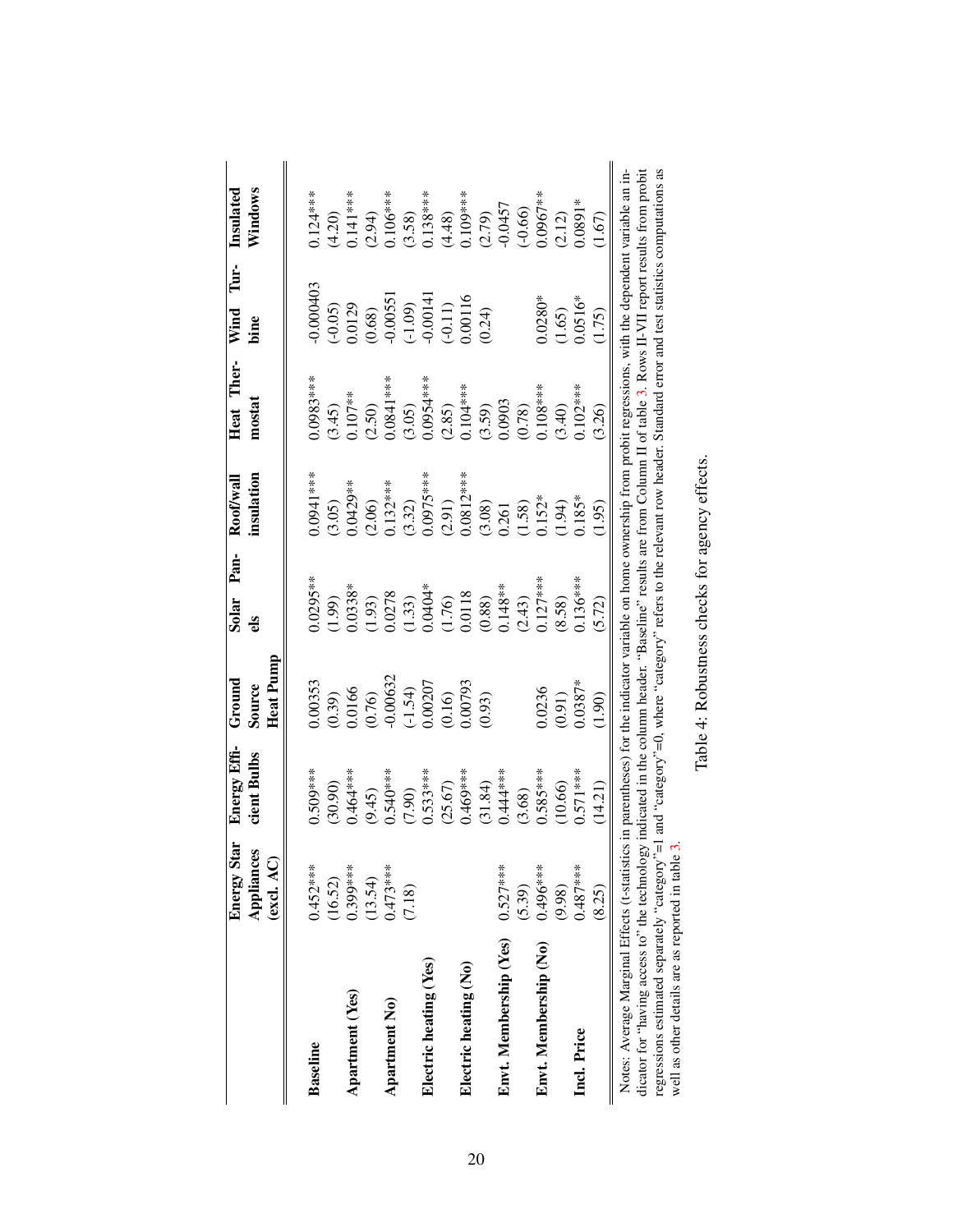we have three measures of environmental "tastes", membership in an environmental organization, wtp for a completely green energy system and an index of responsibility in energy usage, the "energy behaviour index". As already noted in section [2.2,](#page-8-0) owners and renters are very similar in these characteristics and so, a priori, we do not anticipate that this explanation will provide an explanation for the estimated ownership effect. Finally, the data set also provides a measure of self-reported consumption, allowing a computation of the (average) price. Due to the substantial non-response in the data set, we do not (unlike in  $\square$ avis [\(2011\)](#page-24-1)) include this variable in the main regression. If prices (or consumption) do not systematically differ between owners and renters, we do not anticipate any change in the agency effect already observed.

We first make a few general observations about table [4;](#page-20-0) certain coefficients were not estimable due to lack of any samples for that particular categorization (heat pump and wind turbines for envt. org. members and electric heating/cooling for appliances) and sample sizes (not shown) varied widely for each (sub-) category<sup>[17](#page-1-0)</sup>. We do not also provide an interpretation for each possible specification for each energy technology under consideration: we merely point out certain interesting points pertinent to our discussion and provide comments regarding the overall patterns.

We begin our discussion of the results of robustness checks (from table [4\)](#page-20-0) with the impact of inclusion of the (average) price variable, in a specification otherwise identical to the baseline. We note a striking result (row VIII, table [4\)](#page-20-0), that inclusion of this variable leads to *higher* estimated agency effect for most technologies (except for insulated windows, for which the effect is halved). This indicates that the effect indicated by a comparison of the unconditional mean (which indicates that homeowners face higher (avg.) price) holds true after controlling for other relevant factors. Nonetheless, the overall effects are very similar, with only a slight increase, in most cases  $18$ .

Consider next the impact of allowing for separate effects of home ownership for apartments; except for the case of roof/wall insulation–possibly more difficult to install in an apartment–, no substantial differences are found between apartments and other types of housing. Similarly, except for solar panels, there are no qualitative (or quantitative) differences in estimates of agency

 $17$ The full table, including results for the alternative definition of "having access to" energy efficient technologies, is available from the corresponding author upon request.

 $18$ It is also important to note that the sample size falls to 721 (for appliances), when average price is included, from 4350 for the full sample. Similar loss in sample occurs for almost all energy efficient technologies. Almost identical results are obtained when electricity consumption is substituted for price.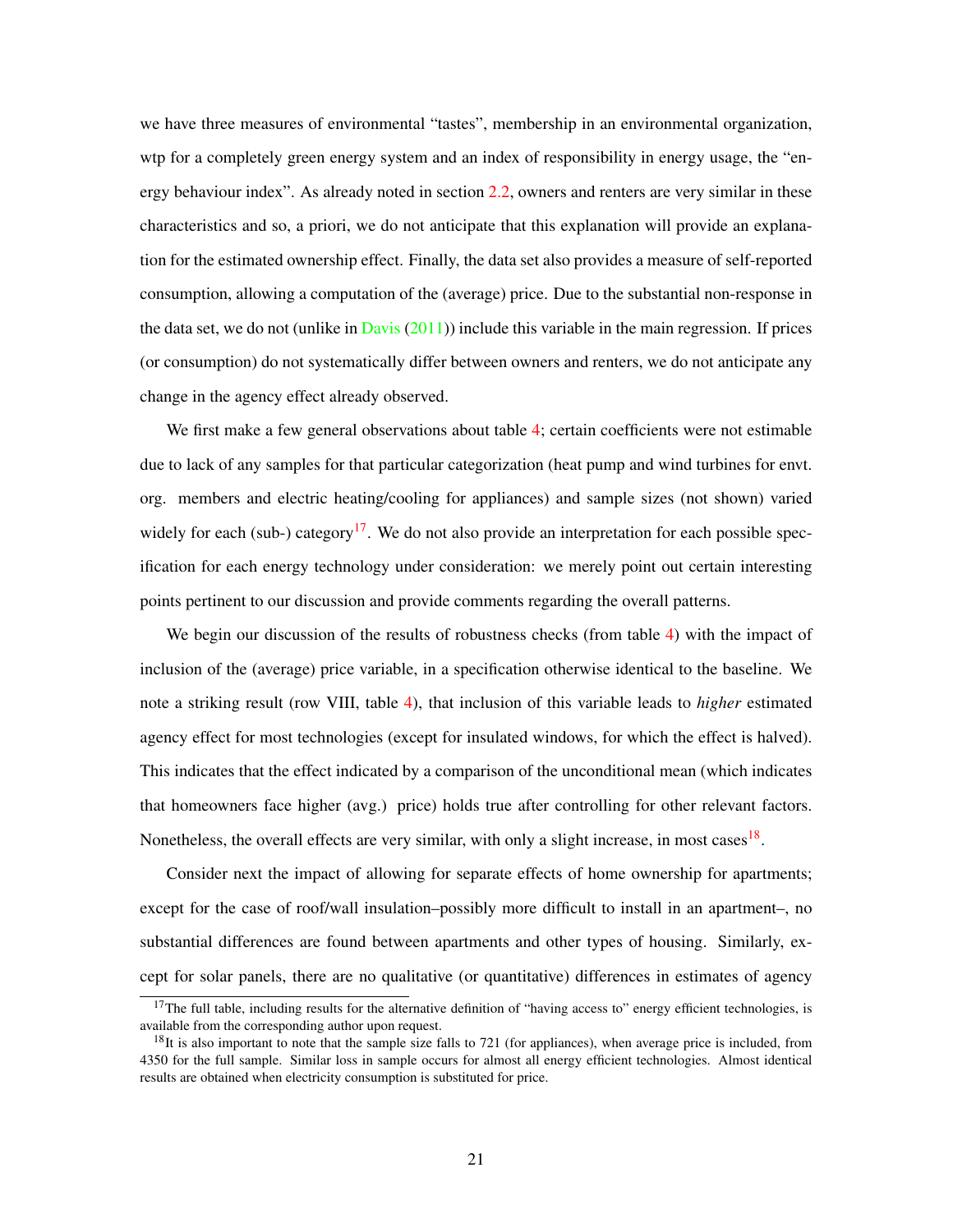effects between homes which are heated/cooled with electricity and those which are not. For solar panels, the substantially higher agency effect (at about 4.9% a full four times the non-electrically heated/cooled homes) can be interpreted by understanding its spatial distribution. Recall that Israel and Australia accounted for a large fraction of homes with access to solar panels, and these countries also use electric space cooling preferentially; these factors likely explain the sizeable increase in agency effects.

Finally, we turn to understanding if some form of "green tastes" can account for the large agency effects observed in our sample. Recall that this is a hypothesis which states that differences in (observed or unobserved) preferences between owners and renters explains (at least a part of) the observed differential effect i.e. at least a part of the agency effects are attributable instead to differences in preferences. In terms of the effects in table  $4$ , we anticipate that in the sample of non-members, the estimated agency effects are *larger*[19](#page-1-0). As already indicated, owners and renters turn out to be especially similar along this dimension; as a result, the lack of any pattern in the effects for members versus non-members (larger coefficients for appliances and solar panels and smaller ones for the others) is not surprising. Thus, it is at least plausible that "green tastes" do not substantially impact our estimates of agency effect.

Overall, the results in this section indicate that the magnitude of the agency effects reported in section [3.2](#page-14-0) are relatively robust to plausible alternative explanations or data configurations. Naturally, it is impossible to definitely rule out alternative explanations, particularly due to an inability to accommodate heterogeneity.

## <span id="page-22-0"></span>4 Summary and Conclusions

This paper set out to quantify the magnitude of the split incentive effect in investment in energy efficiency and adds to the relatively small literature on rigorous empirical analysis of this issue. In particular, the issue examined was whether owners had a higher likelihood of "having access to" a variety of energy-consuming appliances/technologies, including: appliances, bulbs, insulation of

<sup>&</sup>lt;sup>19</sup>To understand this, note that the "green tastes" hypothesis states that when these "tastes" are included (i.e. when the sample is restricted to people exhibiting these tastes, which is what we do when we restrict the sample to those households where the respondent is a member of an envt. org.), there is no agency effect (i.e. a 0 effect). A weaker form of the hypothesis would hold that a part of the agency effect is attributable to this effect, and as a result, the effect for members of envt. org. (who exhibit "green tastes") is likely smaller than for non-members (who do not).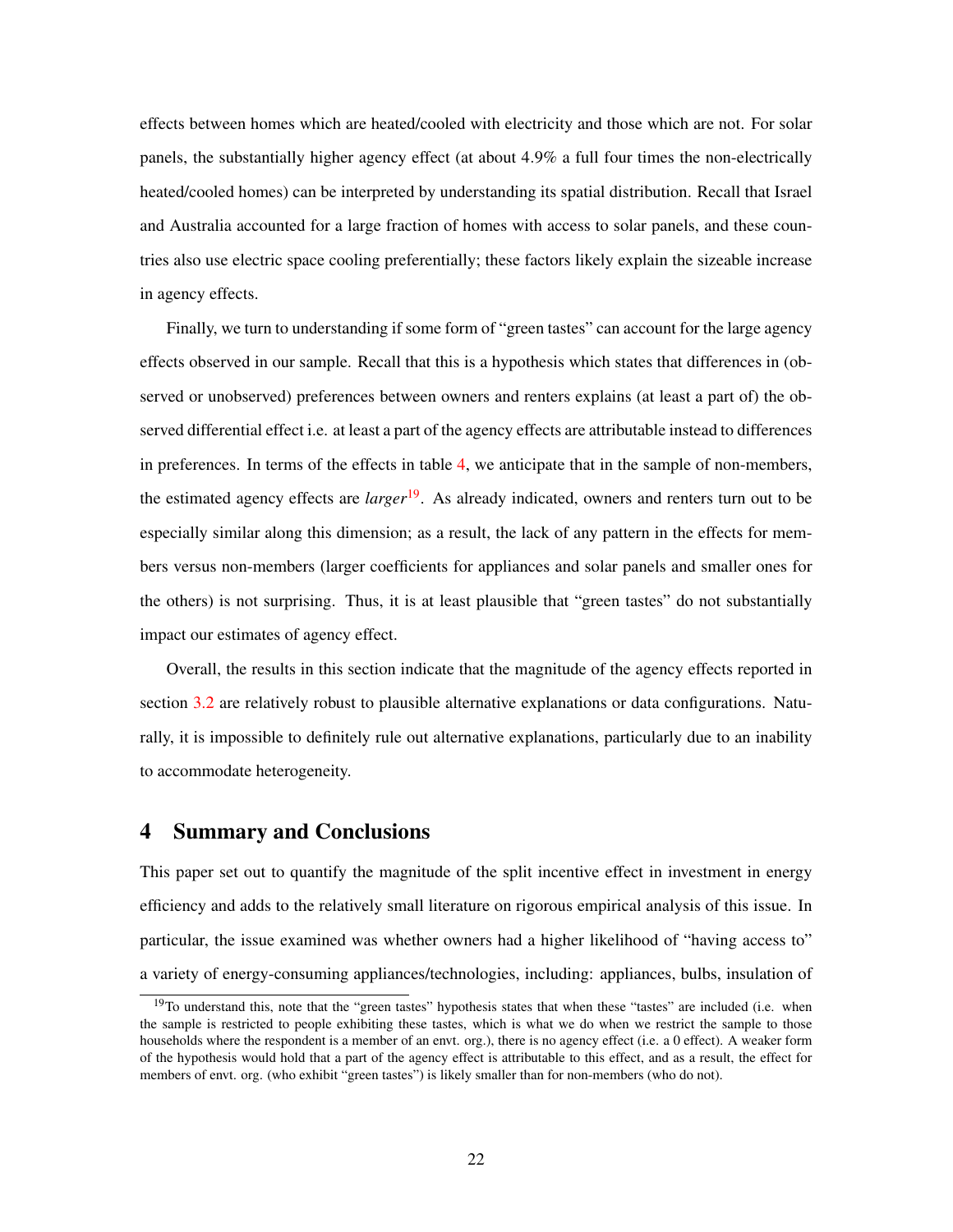different types (roof/wall and windows), heat thermostats as well as larger equipment with substantial investments such as solar panels, ground source heat pumps and wind turbines.

Using a wide cross-section of data from 11 OECD countries, we find a substantial ownership effect, varying widely across these different technologies considered, from about 45% for appliances, to 2% for solar panels. In general, appliances (and bulbs) appear to exhibit the largest magnitude of split incentives, while insulation exhibits a smaller, yet substantial, effect. These effects are robust to controlling for plausible alternative hypothesis: those related to unobserved preference differences–such as "green tastes" (which we are directly able to account for)–, to specific types of homes (many investments are either infeasible or more expensive) and to electrically heated/cooled homes (which possibly face higher costs and so are likely more motivated). It is important to note that for appliance and bulbs in particular, the estimated agency effects are substantially larger than estimated before, by a factor of  $4-6$ . We believe that the main reason for the strength of the effect estimated here is an ability to distinguish between tenant investment and owner-provision. Given the substantial investment by tenants in these devices in the countries in our sample , ignoring this distinction leads to substantial under-estimation even in our case (table [3](#page-15-0) under the columns "Conventional Definition").

While these results are promising and indicates scope for policy, there are two types of datarelated drawbacks which calls for some caution in interpreting our results. First, the cross-section nature of the data do not allow an accounting of individual heterogeneity and product replacement cycles and second, while the data set is relatively rich (compared to even the RECS, say), it is not rich enough to allow more precise delineation of specific issues/effect (e.g. appliance-specific effects such as in [Davis](#page-24-1) [\(2011\)](#page-24-1) or non-electric heating costs). Collection of panel data sets which are comparable across countries for this issue would especially allow addressing both issues; in particular, addressing unobserved individual heterogeneity is an important aspect, from both estimation (e.g [Gillingham et al.](#page-24-2) [\(2012,](#page-24-2) § 5.1.3)) and policy [\(Allcott & Greenstone](#page-24-0) [\(2012\)](#page-24-0)) perspectives.

The investment-related split incentives issue is important since it represents a possible loss in social welfare, due to the externalities imposed in electricity generation. In addition, the residential sector is a key part of the solution to the climate change issue, in particular for the kyoto protocol signatories in the sample (Japan, EU countries of Italy, Spain, Sweden, France as well as for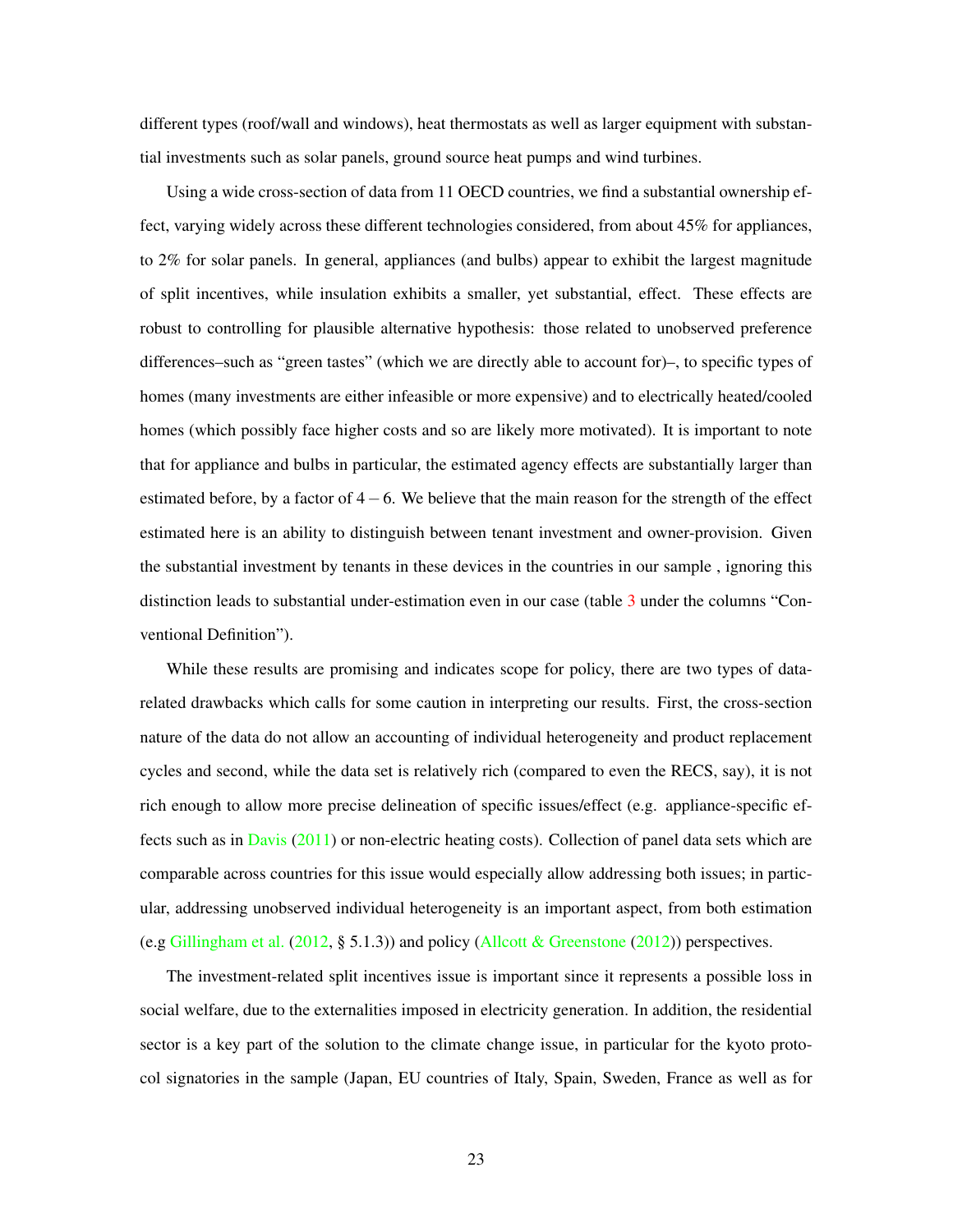Australia).

The direct policy implications of studies which identify/quantify the magnitude of these agency effects is unclear, however, mainly since policy makers are essentially dealing with two "market failures" (in the terminology of [Allcott & Greenstone](#page-24-0)  $(2012)$ ); the first due to the externality from energy consumption (e.g. climate change) and second, that related to information asymmetries and failures (exacerbated by policies, such as rent control, targeting other aspects). A typical administrative, second-best solution to the problem consists of stringent building codes (for insulation), minimum efficiency standards (for appliances) and information enhancement campaigns in general. These are already in place, to varying degrees, in most of the countries in our sample, and further increases of the stringency of these measures are likely to lead to only marginally higher social returns or even losses in welfare, as discussed in [Allcott & Greenstone](#page-24-0)  $(2012)$ .

Identification of the "split incentive" effects is a necessary step in understanding the costs and benefits to a variety of approaches to addressing the issue, from the first-best information disclosure to the second-best intervention (subsidies/standards etc). Analyses of the type carried out here, when coupled with country-specific computations of counterfactual scenarios, provides an important step in quantifying the social cost of the agency problem.

## <span id="page-24-0"></span>References

- Allcott, H. & Greenstone, M. (2012). Is there an energy efficiency gap? *Journal of Economic Perspectives*, 26(1), 3–28.
- <span id="page-24-4"></span>Davis, L. W. (2008). Durable goods and residential demand for energy and water: evidence from a field trial. *The RAND Journal of Economics*, 39(2), 530–546.
- <span id="page-24-1"></span>Davis, L. W. (2011). Evaluating the slow adoption of energy efficient investments: Are renters less likely to have energy efficient appliances? In *The Design and Implementation of US Climate Policy* (pp. 301–316). University of Chicago Press.
- <span id="page-24-2"></span>Gillingham, K., Harding, M., & Rapson, D. (2012). Split incentives in residential energy consumption. *Energy Journal*, 33(2), 37–62.
- <span id="page-24-3"></span>Gillingham, K., Newell, R., & Palmer, K. (2006). Energy efficiency policies: a retrospective examination. *Annu. Rev. Environ. Resour.*, 31, 161–192.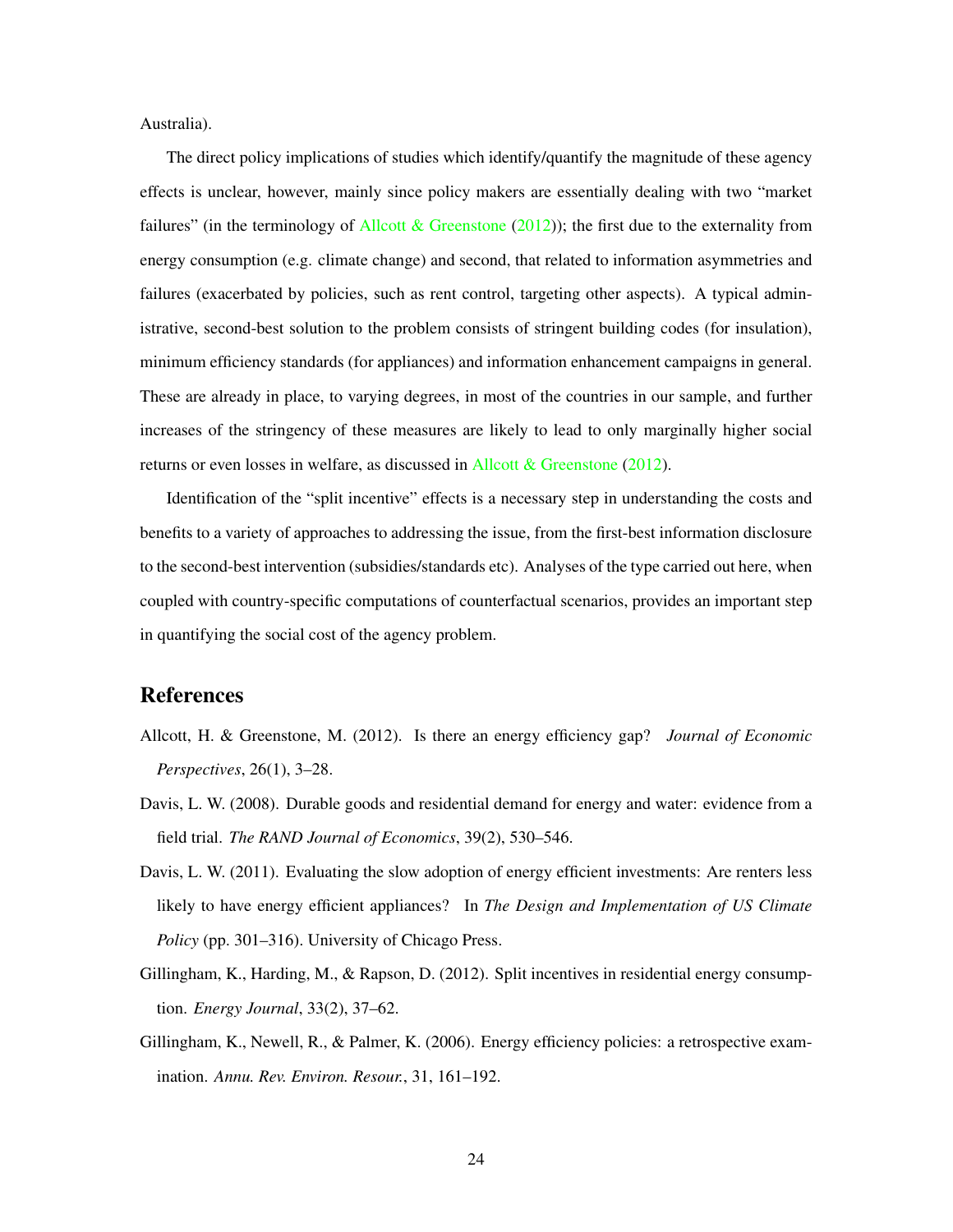- <span id="page-25-3"></span>Gillingham, K., Newell, R. G., & Palmer, K. (2009). *Energy efficiency economics and policy*. Technical report, National Bureau of Economic Research.
- <span id="page-25-0"></span>International Energy Agency (2007). Mind the gap: Quantifying principal agent problems in energy efficiency.
- <span id="page-25-2"></span>Jaffe, A. B. & Stavins, R. N. (1994). The energy-efficiency gap what does it mean? *Energy policy*, 22(10), 804–810.
- <span id="page-25-8"></span>Kotchen, M. J. & Moore, M. R. (2008). Conservation: From voluntary restraint to a voluntary price premium. *Environmental and Resource Economics*, 40(2), 195–215.
- <span id="page-25-7"></span>Kriström, B. (2013). *Greening Household Behaviour: Overview from the 2011 Survey*, chapter Household behaviour and energy use, (pp. 77–112). OECD Publishing.
- <span id="page-25-5"></span>Levinson, A. & Niemann, S. (2004). Energy use by apartment tenants when landlords pay for utilities. *Resource and Energy Economics*, 26(1), 51–75.
- <span id="page-25-1"></span>Maruejols, L. & Young, D. (2011). Split incentives and energy efficiency in canadian multi-family dwellings. *Energy Policy*, 39(6), 3655–3668.
- <span id="page-25-4"></span>Murtishaw, S. & Sathaye, J. (2006). *Quantifying the effect of the principal-agent problem on US residential use*. Technical Report LBNL59773.

<span id="page-25-6"></span>OECD (2013). *Greening Household Behaviour: Overview from the 2011 Survey*. Technical report.